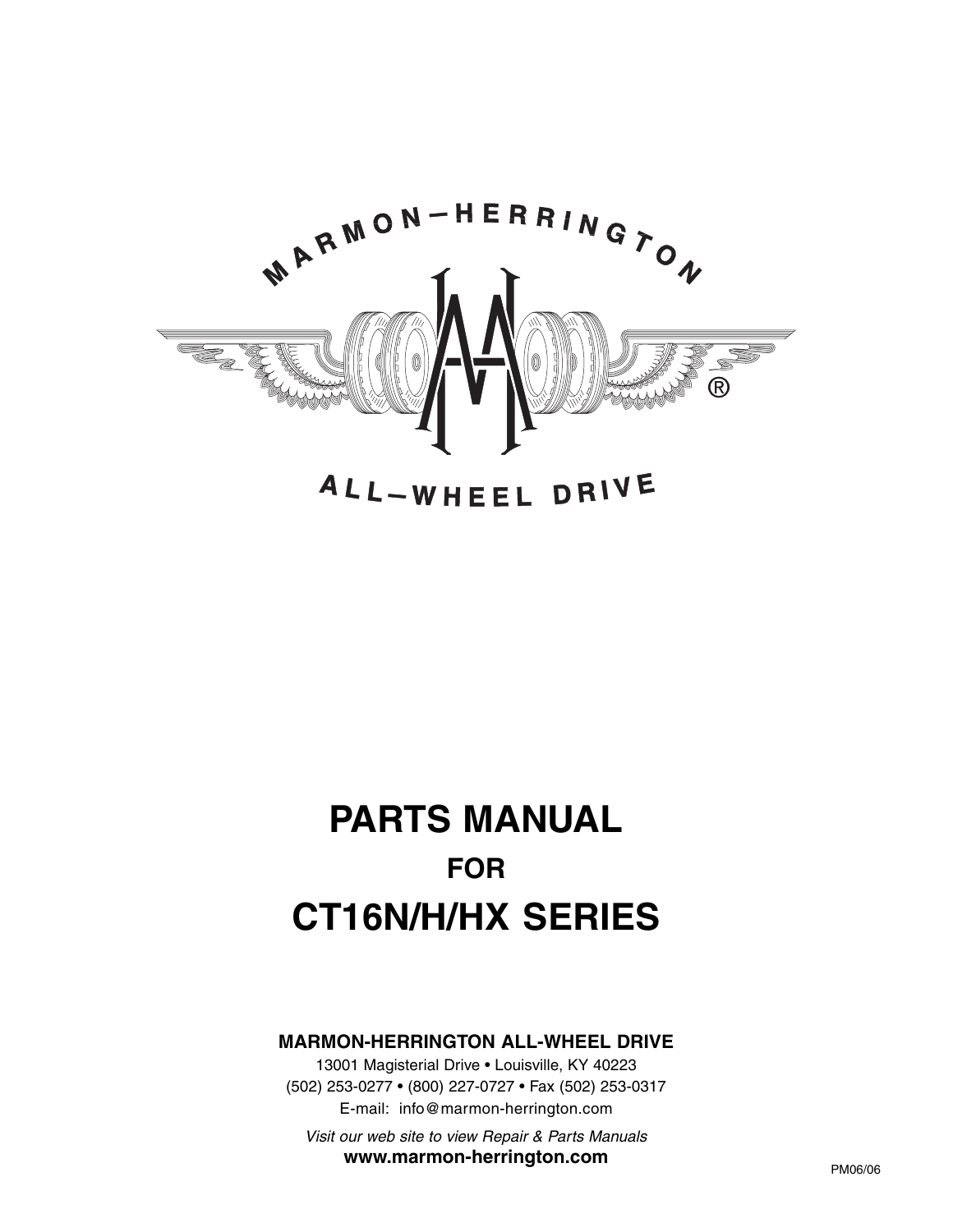## **TABLE OF CONTENTS**

## **FORWARD** WARRANTY POLICY AND PROCEDURE ...................... 3-5 **CT16N/H/HX SERIES** DIFFERENTIAL CARRIER HOUSING CT16N/H/HX . . . . . . . . . . . . 6-7 DIFFERENTIAL CT16N/H/HX . . . . . . . . . . . . . . . . . . . . . . . . . . . . . . 8-9 AXLE HOUSING CT16N/H/HX . . . . . . . . . . . . . . . . . . . . . . . . . . . 10-11 PLANETARY CT16N/H/HX . . . . . . . . . . . . . . . . . . . . . . . . . . . . . . 12-13 WHEEL HUB, BRAKE DRUM CT16N/H/HX . . . . . . . . . . . . . . . . . 14-15 BRAKE CT16N/H/HX . . . . . . . . . . . . . . . . . . . . . . . . . . . . . . . . . . 16-17 TIE-ROD CT16N/H/HX . . . . . . . . . . . . . . . . . . . . . . . . . . . . . . . . . 18-19



**MARMON-HERRINGTON ALL-WHEEL DRIVE** 13001 Magisterial Drive • Louisville, KY 40223 (502) 253-0277 • (800) 227-0727 • Fax (502) 253-0317 E-mail: info@marmon-herrington.com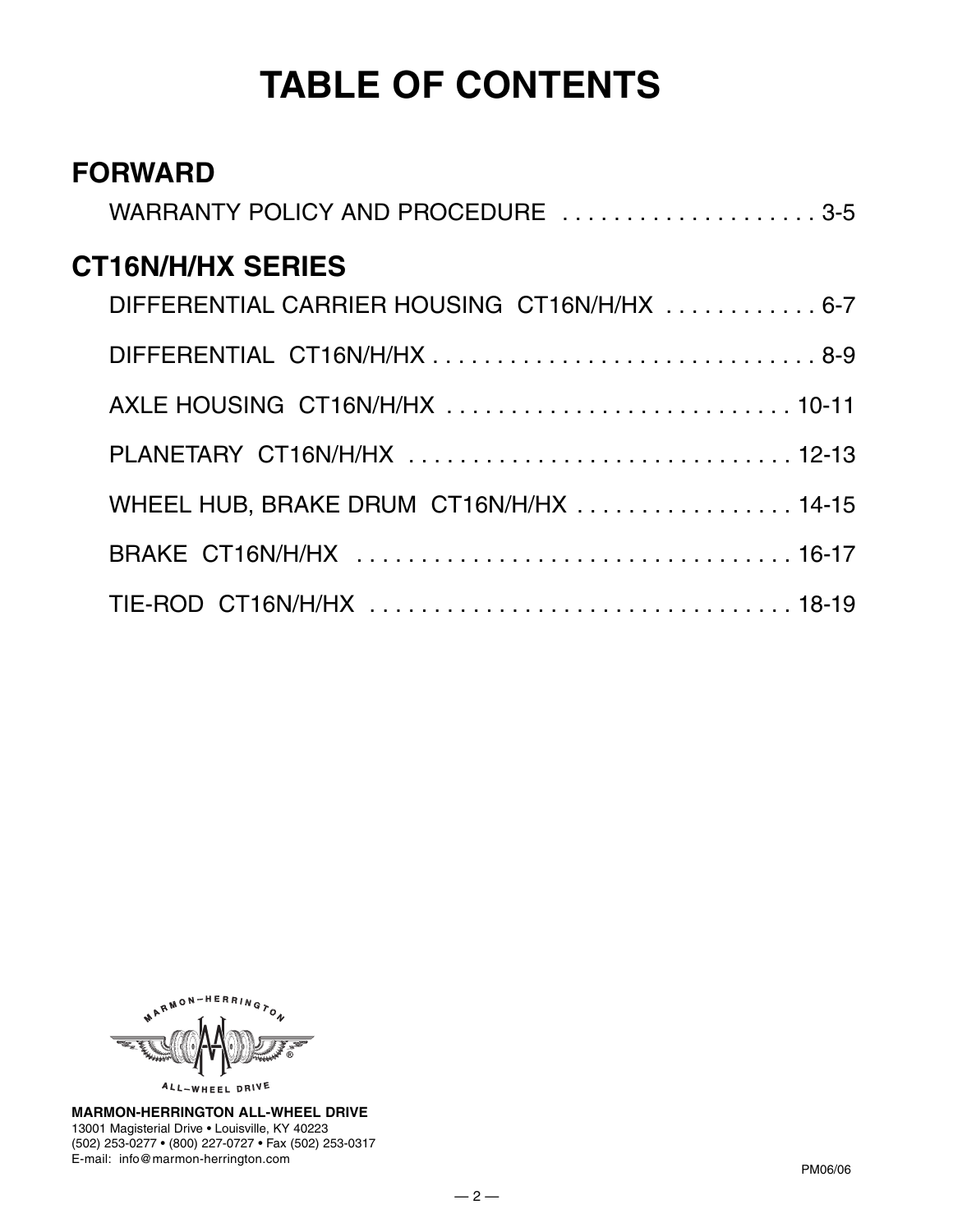### **FORWARD**

#### **GENERAL**

This manual has been prepared for operators and service personnel working with the Marmon-Herrington series of transfer cases and front drive axles. For further technical assistance, please contact Marmon-Herrington Customer Service.

Please observe and follow all procedural and maintenance guidelines to ensure reliable operation and optimum service life. The Marmon-Herrington basic service schedule will integrate seamlessly with most preventative maintenance programs.

Marmon-Herrington shall not be liable for component failures or damages caused by operational abuse or neglect. Please review the Warranty Statement for a detailed explanation of coverage and claim reporting procedures.

We thank you for your investment in Marmon-Herrington equipment, and look forward to serving your needs in the tradition of engineering excellence.

#### **MISCELLANEOUS ISSUES**

#### **Tires and Gear Ratios**

When vehicles are still in the specification stage prior to construction, a great deal of thought and calculation goes into determining what tires and gear ratios will be best suited to the engine and transmission combination being used. This is especially true of AWD (all-wheel-drive) type vehicles because front and rear drive axles are interconnected through the transfer case, and therefore vulnerable to the adverse effects of differential tire speed. The most prominent of these adverse conditions is called "wind-up" which is caused by "ratio mis-match."

Effectively, this means that by virtue of different tire sizes or gear ratios from front to rear, one set of tires is trying to turn faster than the other. This generates excessive amounts of torque (wind-up) which is transmitted through the drive train. These extreme torsional loads can cause damage to differential gears, transfer cases, even engines and transmissions.

With the preceding in mind, the owner or operator should feel compelled to seek expert advice when considering alternative gear ratios or tires.

#### **Operations**

#### 1) USE OF AWD MODE

Your Marmon-Herrington transfer case or axle may find itself paired with a front drive axle in an AWD application as previously described. If so, there are a few points of operational practice that will ensure a long, trouble free service life. In the tire and ratio discussion we demonstrated one source of drive train wind-up, and some of the undesirable effects. The same consequences may be experienced through yet a different mode of abuse.

As close as engineers try to match gear ratios and tires for a given application, the reality is that there will always be some degree of mis-match between front and rear axles. When a vehicle is operated on a hard, dry surface with the front axle engaged (AWD, 4x4, 6x6, etc.), the tires are not able to slip and relieving the torsional forces being generated.

As such, Marmon-Herrington equipped vehicles are designed for *"as needed"* AWD operation only, in "off-road" conditions. They are not intended to be driven in AWD mode on hard, dry surfaces.

#### 2) SHIFTING OF AXLE OR TRANSFER CASE

Marmon-Herrington Axles and Transfer Cases use no clutching devises, and therefore should only be shifted when the vehicle is at a full stop. This applies to front axle engagement, high and low ranges, and locking differentials. The only exceptions are those vehicles equipped with Marmon-Herrington's **SAFE-T-SHIFT** system, which are calibrated to shift up to 4 mph.

#### **SAFE-T-SHIFT**

Marmon-Herrington Transfer Cases do not employ any clutching device, and therefore are not of a class that may be shifted "on the fly", or when the vehicle is in motion. This applies to shifting between HIGH and LOW ranges as well as engaging the front axle. Shifting on the fly results in two different types of internal and external damage. The first is degradation of the engagement teeth due to relative rotation of drive gears and shift collars. This type of damage can prevent the case from shifting normally, as the teeth become burred and cannot mesh.

The second condition imparts excessive shock loading throughout the entire drive train. This occurs when a shift is attempted at the precise moment of tooth alignment (gears meshing), and the shift is actually completed at excessive speed. This results in high torque loading that is transmitted through the transfer case, drive shafts, and axles.The extent of the damage possible increases proportionately with the vehicle speed.

Over the years we have tried to protect end users from this mode of failure with operational placards, audible warnings, and light signals. Despite these efforts, we have yet to fully discourage this destructive practice.

In December 2003 Marmon-Herrington developed an electronic management system called **SAFE-T-SHIFT** to help prevent shift on the fly events. It consists of a microprocessor that receives speed information from a remote sensor in the transfer case. The system is calibrated to activate the shift solenoids at the first detection of motion, and then cancel control functions at 4 mph.

The actual completion of a shift still relies on tooth alignment of the gear sets, and the vehicle may need to roll a few feet before the transfer case can shift. Because the system becomes active at first motion and maintains air pressure thereafter, it is possible to accelerate rapidly to a speed greater than 4 mph before tooth alignment occurs, completing the shift. In this case, the shift may occur at a speed great enough to cause shock damage. For this reason, it is essential that the operator let the vehicle "walk" or idle forward until the shift is complete before accelerating normally.

#### **Shift Procedure**

- 1. With the vehicle at a complete stop, select the desired range or front axle position.
- 2. Place the main transmission in gear.
- 3. Allow the vehicle to idle forward (or backwards) at walking speed until shift is completed.
- 4. Accelerate normally.

In the case of a manual transmission, ease the clutch out in low gear, allowing the vehicle to "walk" until shift is completed.

Some possible exclusions to the Safe-T-Shift program are those vehicles fitted with a transfer case mounted PTO, Freightliner factory conversions, and any with Rockwell transfer cases.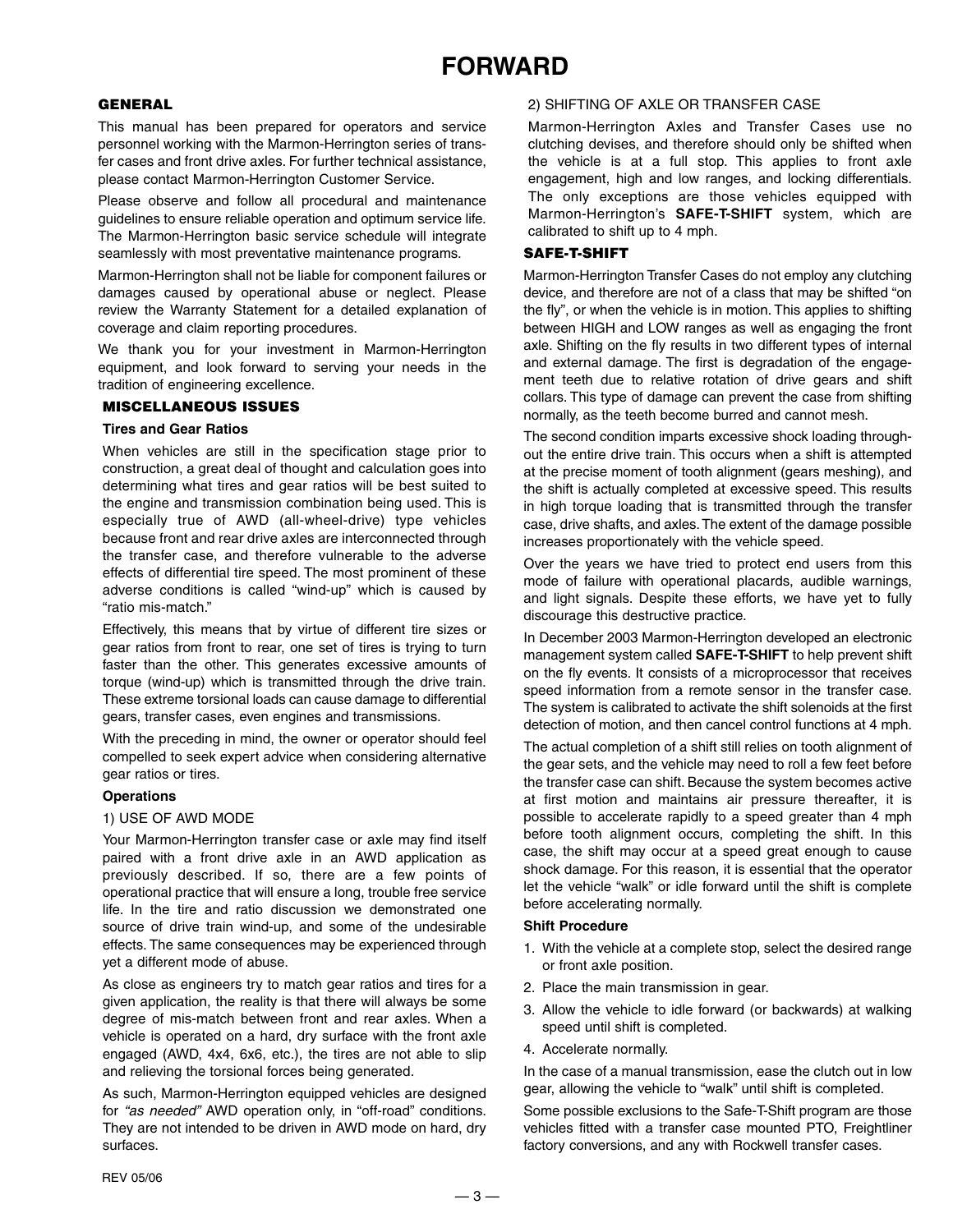#### **MARMON-HERRINGTON WARRANTY**

This is to certify that we, Marmon-Herrington Company, Louisville, Kentucky, warrant each new chassis remanufactured, or assembly or part furnished for the remanufacture of a truck chassis against defects in material and workmanship under normal use and service. Marmon-Herrington's obligation under this warranty is limited to replacement of, at our factory, any part or parts thereof which shall, within one (1) year after delivery of such vehicle to the final user after installation of the all-wheel drive conversion kit, be returned to us with transportation charges prepaid, and which our examination shall disclose to our satisfaction to have been thus defective.

Marmon-Herrington will warrant covered components against defects in material and workmanship under normal use and service for the specified period. This warranty includes all internal components with the following exceptions: Exceptions include, but are not limited to wear items such as brake linings and drums, oil seals and bearings, which will be covered for a period of 12 months or 12,000 miles, which ever occurs first.

Failure to follow designated maintenance procedures and schedules, maintain required lubrication levels, or any form of operational abuse or misuse will void all warranty coverage expressed or implied.

Failure reporting and claims submission procedures are to be followed as outlined in the standard warranty guidelines

Service parts are manufactured to the same standards as production installed parts. However, since the installation thereof, as well as the age and condition of the receiving vehicle are beyond the control of Marmon-Herrington, Service Parts are warranted for a period of ninety (90) days or five thousand (5,000) miles whichever first occurs. All other regular warranty conditions apply.

On vehicles operating OVERSEAS, the determination of defects will be made at Marmon-Herrington Company, Louisville, Kentucky, from complete information supplied in writing by overseas distributors or recognized acting distributors. Complete information is defined to mean: vehicle serial number, user's name, date of delivery, mileage at time of breakage, date of breakage, type of service, nature of break or fault, distributor's recommendation (for our guidance only), and any other pertinent information. After determination of our obligation, any parts to be replaced will be shipped to distributor or acting distributor in accordance with his instructions.

This warranty is in lieu of all other warranties expressed or implied and of all other obligations or liabilities incurred by Marmon-Herrington. Marmon-Herrington neither assumes nor authorizes any other person to assume any other liability in connection with this sale, including but not limited to indirect or consequential damages.

This warranty shall not apply to any vehicle which shall have been repaired or altered in any way so as in our judgment, to affect its stability or reliability, nor which has been subject to misuse, negligence, or accident, nor which shall have been operated at a speed exceeding the factory rated speed or loaded beyond the factory rated load capacity or operated in violation of Marmon-Herrington's instructions.

Marmon-Herrington makes no warranty whatever on components of the original manufacturer's chassis not related to the modification work. Also, no warranty is made on tires, rims, ignitions, or other parts usually warranted separately by their respective manufacturers.

The manufacturers reserve the right to make changes in design, and changes or improvements upon their product, without notice, and without incurring any obligation to install such changes or improvements upon their products theretofore manufactured.

This warranty shall become effective only when the Warranty Certificate has been returned to Marmon-Herrington and validated by the same.

In the case of vehicles operating in extreme conditions such as corrosive material mines, deep- water zones or areas of hostile aggression, the following warranty limitations apply:

Marmon-Herrington shall not be responsible for damage caused by chemical corrosion, internal water damage due to total immersion, or explosive impact. These conditions constitute severe duty and are not covered by Marmon-Herrington standard warranty.

#### **WARRANTY REPAIR AND CLAIM PROCEDURE**

#### **Initial Failure Reporting**

- 1. Operator must call Marmon-Herrington Customer Service prior to performing any repairs and receive a Repair Authorization Number to be eligible for reimbursement. The work authorization number does not guarantee payment but is an acknowledgement that the vehicle is within the warranty period in terms of date and mileage, and that a claim has been activated. **It will be the responsibility of the operator to ensure that their repair facility is aware of, and complies with, the guidelines of this policy.**
- 2. To expedite the authorization process, you will need the Sales Order Number or "S" number found on the front of this certificate. You will also need the Vehicle Identification Number or the last six digits of the "VIN", the date the vehicle was placed in service, and the current mileage. Please note the following:
	- This Warranty Registration should have been submitted at the time of delivery. If our records do not include a warranty registration, you must complete one before any authorization for repair can be issued. We will make them available by mail or fax upon request.
- 3. Marmon-Herrington will pre-approve .5 hours diagnosis/ inspection time prior to your call for repair authorization. If the the diagnosis/inspection complaint does not reveal a warrantable failure, or result in a warrantable repair, the customer will be responsible for all charges including diagnosis/inspection time.
- 4. The Operators Manual contains information covering proper equipment use and maintenance schedules. Operators must adhere to these guidelines to be eligible for reimbursement, and service records must be provided upon request.

#### **Pre-Repair Requirements**

1. Authorization for repairs will require a written estimate/repair order of costs after determination that a warrantable condition is found to exist.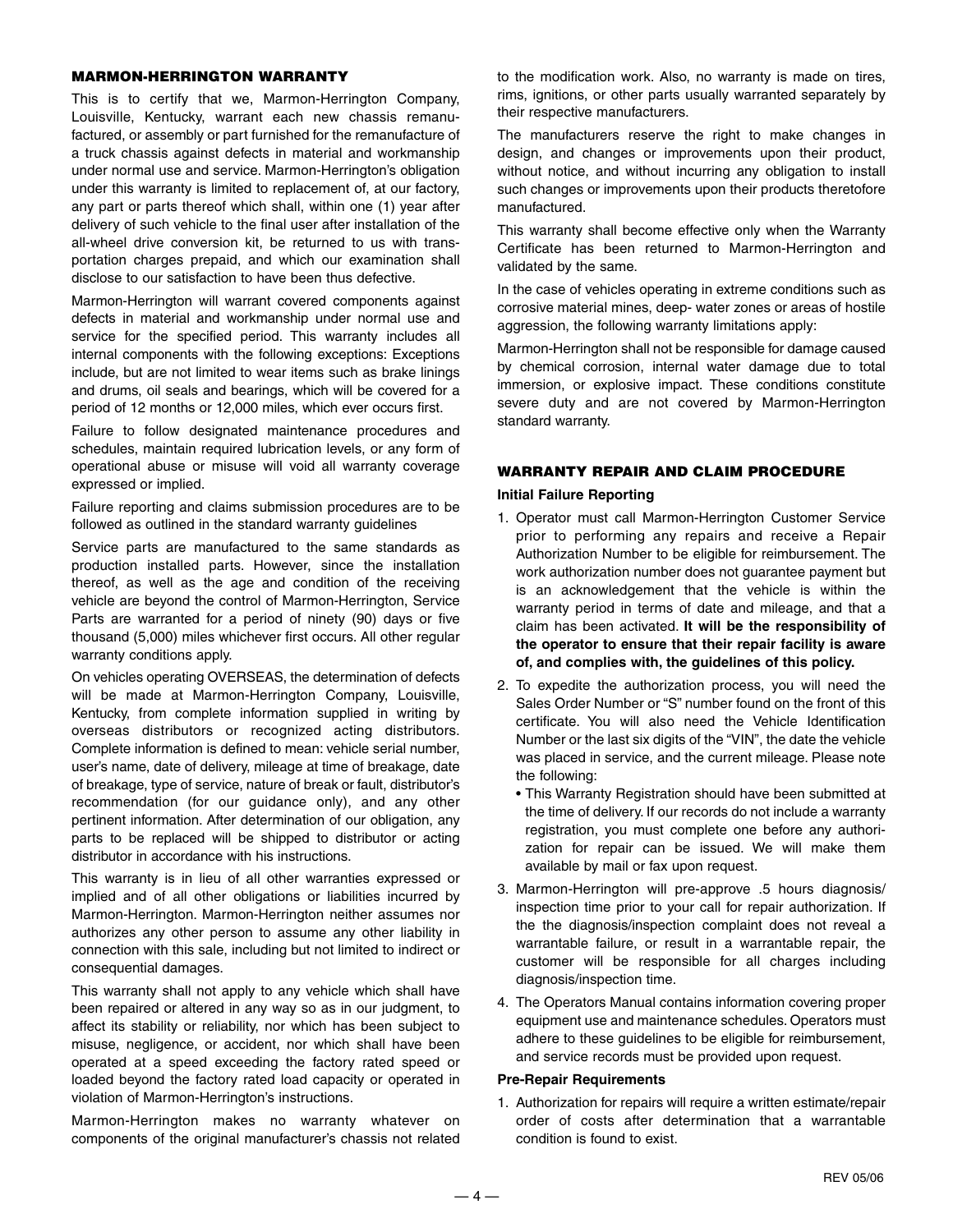- 2. Estimates must contain the following information:
	- A list of all parts necessary for specific job and if applicable, all parts that will be invoiced back to Marmon-Herrington.
	- The cost of disassembly, inspection and diagnosis of any portion of the vehicle to determine extent of repairs needed.
	- Current labor costs, reflecting both hourly rate and number of hours to effect repairs must be listed.
	- Miscellaneous charges such as "shop supplies" must be defined. Actual dollar amounts must be listed, as percentages will not be accepted.
	- Sublet repairs must also be defined and included in the estimate at their actual dollar amount.
	- NOTE: If it becomes necessary to exceed the original estimate in terms of parts or labor, the repair facility must call Marmon-Herrington Customer Service for additional authorization.
- 3. Only the use of Marmon-Herrington supplied parts will constitute reimbursement unless prior approval has been obtained.

#### **Parts Ordering**

While Marmon-Herrington operates a full service Parts Department, replacement parts needed to effect Warranty repairs must be acquired through Customer Service to be eligible for reimbursement.

#### **Post Repair Requirements**

The final invoice or work order must include the following:

- Customer's name, address, and phone number.
- The Vehicle Identification number.
- The Sales Order Number or "S" number, which the customer can provide or can be located on the ID tag, fixed to the transfer case or axle.
- The Axle or Transfer Case Model and Serial Number, also located on the ID tag.
- Mileage In / Mileage Out.
- The Cause and Correction of the repair including detailed description of repairs and parts replaced.
- The date the repair order was open and the date the repairs were completed.
- The Work Authorization Number obtained from Customer Service.

#### **Notes to Repair Facilities**

- 1. Miscellaneous charges such as "shop supplies" must be listed as separate line items and shown on the final invoice as stated in "Pre-Repair Requirements." Invoices for sublet repairs must be made available upon request.
- 2. All repairs must comply with any or all state and DOT requirements.
- 3. Downtime of vehicle and incurred costs associated due to the delay of parts shipments or any other condition beyond our control is not reimbursable and should not be listed on the invoice.
- 4. All failed parts that are required to be returned to Marmon-Herrington must be received before payment will be made. The Return Authorization will be sent with the replacement parts when shipped from Marmon-Herrington.
- 5. All Claims must be submitted within 60 days of completion of repairs to be eligible for reimbursement.

For Work Authorization call: (800) 227-0727, Ext. 282 To Submit Claims by Fax: (502) 253-0317

Submit Claims by Mail to:

Marmon-Herrington Company, Customer Service Department, 13001 Magisterial Drive, Louisville, KY 40223.

#### **REPLACEMENT PARTS**

When ordering replacement parts for **MARMON-HERRINGTON ALL-WHEEL DRIVE** installations, the following information should be given:

- 1. **FACTORY ORDER NUMBER** (found on I.D. Plate or small plate affixed to axle housing).This will be a six (6) digit number. (See illustrations this page.)
- 2. Component for which parts are required, i.e. front drive axle or transfer case/drop box.
- 3. Model of axle and/or transfer case/drop box, i.e. MT10, MVG 750, MDB500.
- 4. Give quantity and part number required. **NOTE:** Drivelines, shift linkage, etc., can be found on the computer printout of Bill of Material, which is included in the Service Manual.
- 5. Give complete billing and shipping address.

#### **CALL IN PROCEDURE**

Before proceeding with repairs or ordering parts that you feel may be covered under warranty, you must first contact Marmon-Herrington Customer Service Department to obtain a Repair Authorization Number.

| (800) 227-0727, Ext. 282 | 8am-5pm EST |
|--------------------------|-------------|
| (502) 693-1129           | 5pm-8pm EST |

Please be prepared to supply the following information:

**Factory Order Number or "S-Number"** This is located on an ID plate fixed to either the driver's door panel or the component (axle or transfer case) itself. This plate will also show the component's model and serial number. Example: S-7777-05

**Component Model and Serial Number Vehicle Year, Make and Model Vehicle Identification Number Mileage In Service Date**

Please refer to our website (www.marmon-herrington.com) for the latest versions of our parts and service manuals, as well as new products and contact information.

**The information necessary for replacement parts and/or warranty claim procedures will be found on either plate** design.

| <b>MARMON-HERRINGTON</b><br><b>SALES ORDER</b><br><b>RATIO</b><br>0000-00<br><b>TYPE</b><br>S/N<br><b>CUST P/N</b>                                                                                               | <b>RMON-HEARINGTO</b><br><b>ALL-WHEEL DRIVE</b><br>LOUISVILLE, KENTUCKY U.S.A.<br><b>FACTORY</b><br>0000-00<br>ORDER NO. |
|------------------------------------------------------------------------------------------------------------------------------------------------------------------------------------------------------------------|--------------------------------------------------------------------------------------------------------------------------|
| <b>MARMON-HERRINGTON</b>                                                                                                                                                                                         | <b>INSTALLED</b><br><b>BY</b>                                                                                            |
| <b>SALES ORDER</b><br>0000-00<br><b>TYPE</b><br>S/N<br><b>CUST P/N</b>                                                                                                                                           | <b>FRONT DRIVING AXLE</b><br><b>MODEL</b><br><b>CAPACITY</b><br>SERIAL NO.                                               |
| COVERED BY ONE OR MORE OF THE FOLLOWING<br>PATENTS: U.S. PATENTS 4,878,691; 4,934,733;<br>5,016,912; 5,275,430; 5,839,750; AND<br>6,398,251; AND CA PATENT 1,316,185. OTHER<br>U.S. AND FOREIGN PATENTS PENDING. | <b>RATIO</b><br><b>TRANSFER CASE</b><br><b>MODEL</b><br>SERIAL NO.                                                       |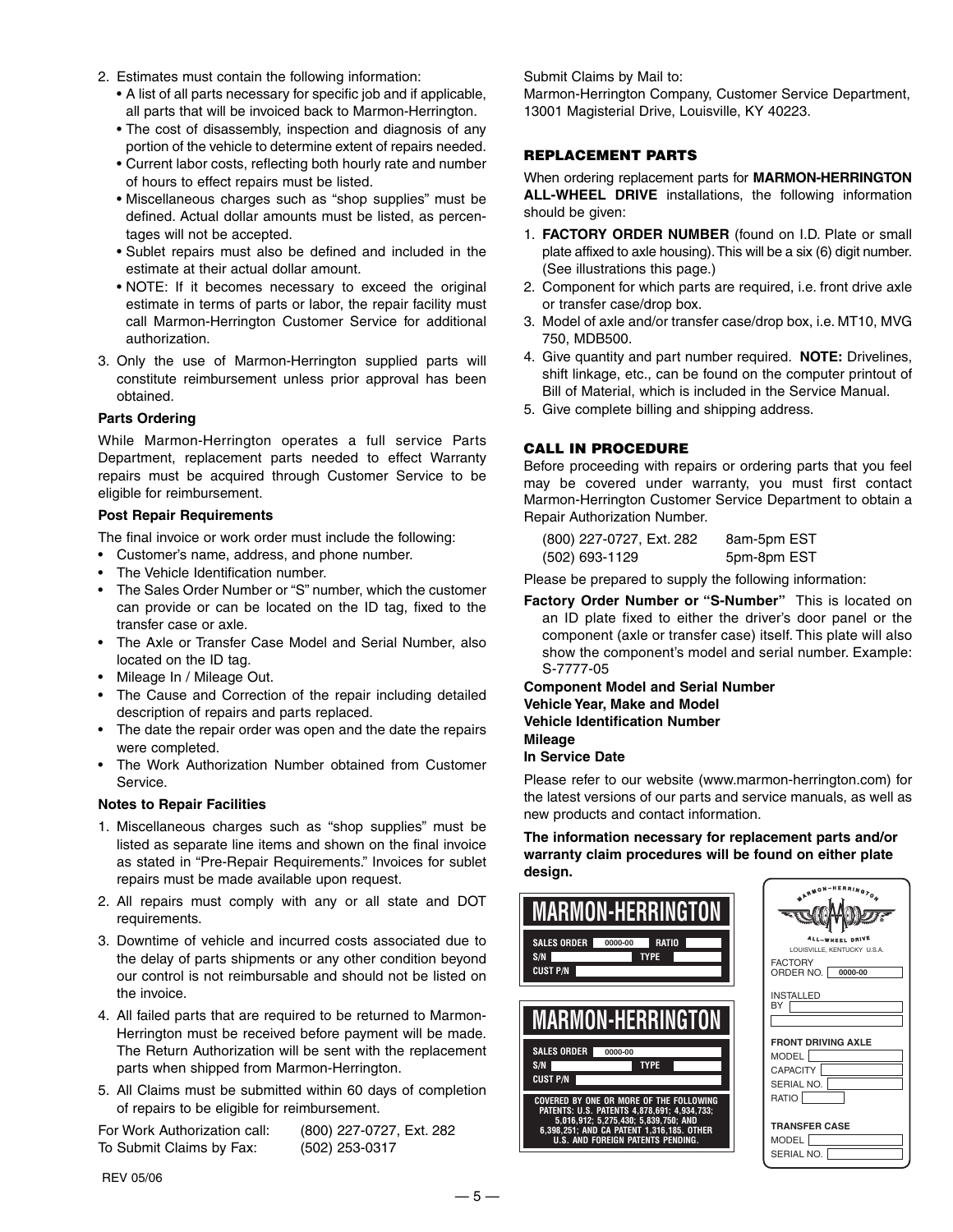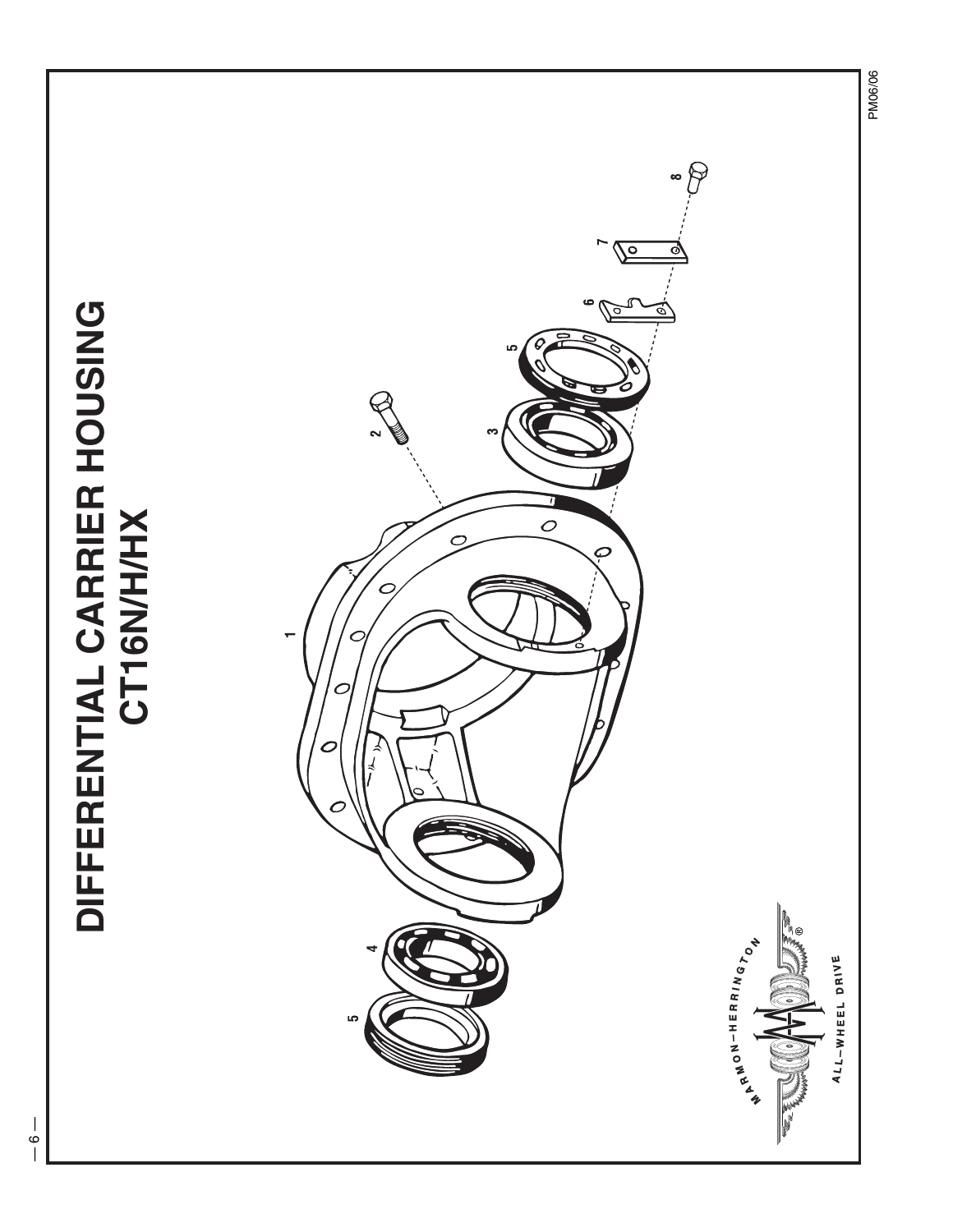|                                           | DIFFERENTIAL CARRIER HOUSING                   | CT16N/H/H)                                                                                 |  |
|-------------------------------------------|------------------------------------------------|--------------------------------------------------------------------------------------------|--|
| <b>"ARWON-FERRING ION ALL-WFEEL DRIVE</b> | '3001 Magisterial Drive . Louisville, KY 40223 | (502) 253-0277 • (800) 227-0727 • Fax (502) 253-0317<br>E-mail: info@marmon-herrington.com |  |

# DIFFERENTIAL CARRIER HOUSING<br>CT16N/H/HX **DIFFERENTIAL CARRIER HOUSING CT16N/H/HX**

13001 Magisterial Drive • Louisville, KY 40223<br>(502) 253-0277 • (800) 227-0727 • Fax (502) 253-0317<br>E-mail: info@marmon-herrington.com (502) 253-0277 • (800) 227-0727 • Fax (502) 253-0317 **MARMON-HERRINGTON ALL-WHEEL DRIVE** 13001 Magisterial Drive • Louisville, KY 40223

| ITEM NO.                                      | MH PART NO.            | <b>DESCRIPTION</b>                                                 | QTY. REQ.                                  | ITEM NO. | <b>MH PART NO.</b> | <b>DESCRIPTION</b> | QTY. REQ. |
|-----------------------------------------------|------------------------|--------------------------------------------------------------------|--------------------------------------------|----------|--------------------|--------------------|-----------|
| $\alpha$ $\alpha$<br>$\overline{\phantom{0}}$ | MT22-1076<br>MT22-1077 | Differential Carrier Housing Assy.<br>Flanged Bolt, Special        | $-4$                                       |          |                    |                    |           |
|                                               | MT22-1078<br>MT22-1212 | Differential Side Bearing Assy.<br>Differential Side Bearing Assy. | $\overline{ }$<br>$\overline{\phantom{0}}$ |          |                    |                    |           |
| 456                                           | MT22-1079              | Bearing Adjuster                                                   | $\sim$                                     |          |                    |                    |           |
|                                               | MT22-1080              | Lock Plate                                                         | $N$ $N$                                    |          |                    |                    |           |
|                                               | MT22-1080A             | Lock Plate                                                         |                                            |          |                    |                    |           |
| $\sim$ $\infty$                               | MT22-1081              | Lock Plate                                                         | $\alpha$ 4                                 |          |                    |                    |           |
|                                               | 11500773               | Hex Bolt, M8x16-1.25                                               |                                            |          |                    |                    |           |
|                                               |                        |                                                                    |                                            |          |                    |                    |           |
|                                               |                        |                                                                    |                                            |          |                    |                    |           |
|                                               |                        |                                                                    |                                            |          |                    |                    |           |
|                                               |                        |                                                                    |                                            |          |                    |                    |           |
|                                               |                        |                                                                    |                                            |          |                    |                    |           |
|                                               |                        |                                                                    |                                            |          |                    |                    |           |
|                                               |                        |                                                                    |                                            |          |                    |                    |           |
|                                               |                        |                                                                    |                                            |          |                    |                    |           |
|                                               |                        |                                                                    |                                            |          |                    |                    |           |
|                                               |                        |                                                                    |                                            |          |                    |                    |           |
|                                               |                        |                                                                    |                                            |          |                    |                    |           |
|                                               |                        |                                                                    |                                            |          |                    |                    |           |
|                                               |                        |                                                                    |                                            |          |                    |                    |           |
|                                               |                        |                                                                    |                                            |          |                    |                    |           |
|                                               |                        |                                                                    |                                            |          |                    |                    |           |
|                                               |                        |                                                                    |                                            |          |                    |                    |           |
|                                               |                        | ı<br>ししこく<br>MARMON-HERRINGTON ALL-WHEEL DRIVE                     |                                            |          | $\frac{1}{2}$<br>Ć | $\overline{L}$     |           |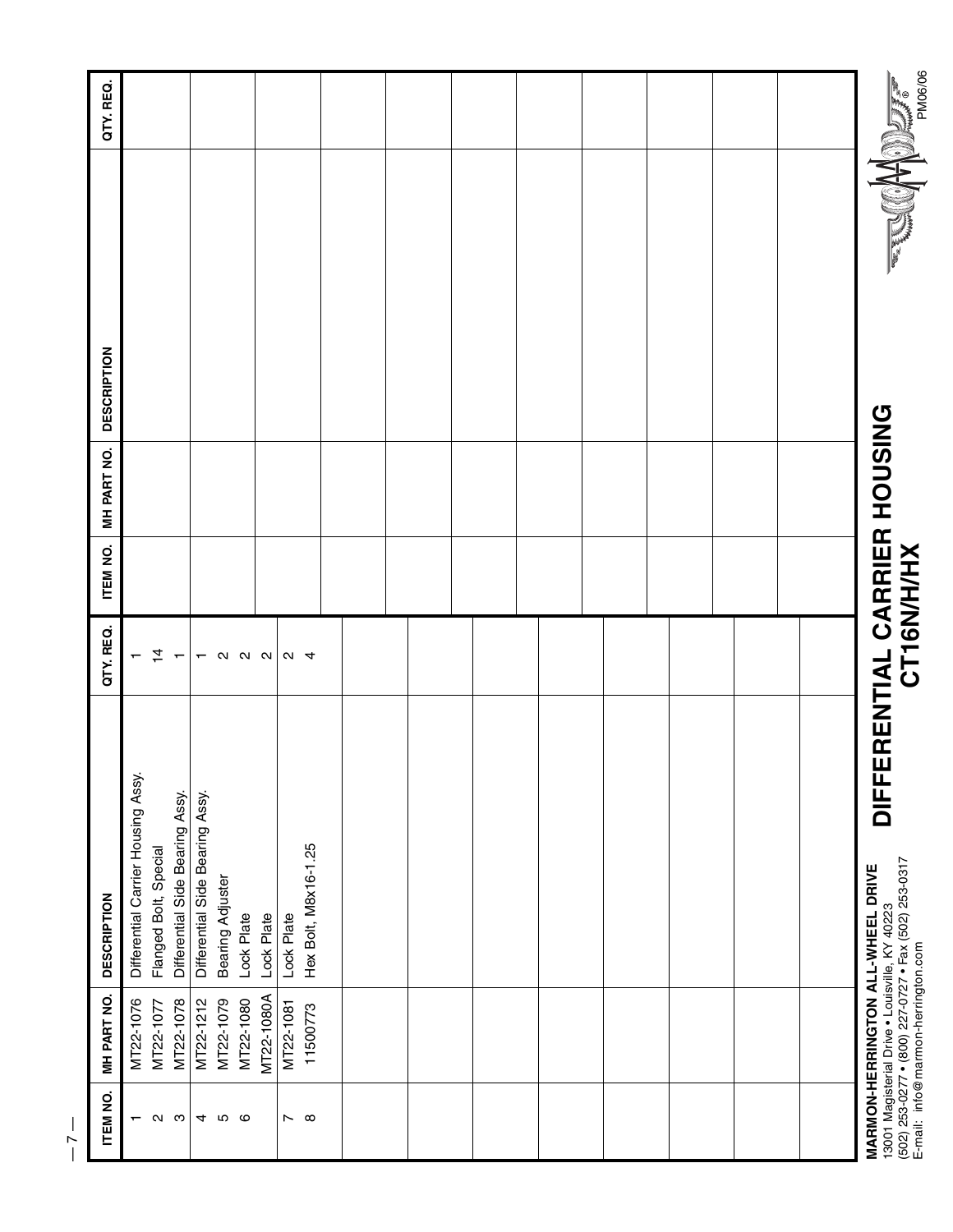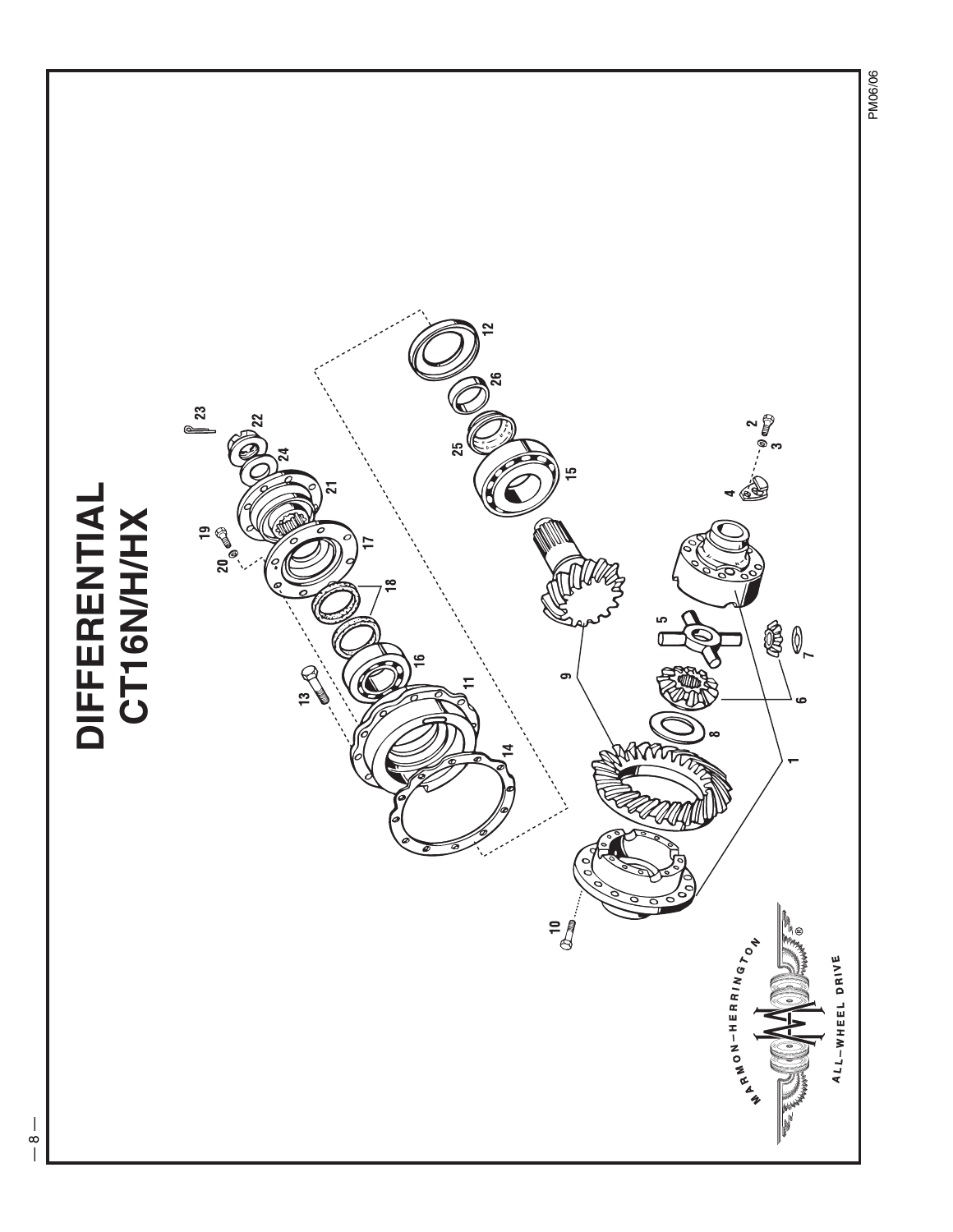|                        |                                    | CARRIER<br>COMPLETE                                  | <b>ASSEMBLY</b>                                        |                             | ITEM NO.                        | MH PART NO.            | <b>DESCRIPTION</b>                                    | QTY. REQ.               |
|------------------------|------------------------------------|------------------------------------------------------|--------------------------------------------------------|-----------------------------|---------------------------------|------------------------|-------------------------------------------------------|-------------------------|
| CARRIER<br>ξ           |                                    | PINION & RING<br>GEAR RATIO                          | FINAL<br>RATIO                                         | <b>DIFFERENTIAL</b><br>CASE | ₽<br>$\equiv$                   | MT22-1068<br>MT22-1250 | Bearing Cage Assy.<br>Hex Bolt, Special               | ۽                       |
| MT23-1002<br>MT23-1001 |                                    | 1.318<br>1.227                                       | 4.56<br>4.56                                           | MT22-1051<br>MT22-1051      | $\overline{a}$<br>$\frac{1}{2}$ | MT14-1078<br>MT22-1077 | Flanged Bolt, Special<br>Oil Baffle Plate             | $\frac{2}{3}$           |
| MT23-1003              |                                    | 422                                                  |                                                        | MT22-1052                   | 14                              | MT22-1067A             | Shim, 1.0 MM                                          | Æ                       |
| MT23-1016<br>MT23-1004 |                                    | 526<br>553                                           |                                                        | MT22-1052<br>MT22-1052      |                                 | MT22-1067B             | Shim, .50 MM                                          | Æ                       |
| MT23-1005              |                                    | <b>632</b>                                           |                                                        | MT22-1052                   |                                 | MT22-1067C             | Shim, .30 MM                                          | $\overline{A}$          |
| MT23-1020              |                                    | .684                                                 |                                                        | MT22-1052                   |                                 | MT22-1067D             | Shim, .25 MM                                          | Æ                       |
| MT23-1017              |                                    | .765                                                 | 6.11                                                   | MT22-1052                   |                                 | MT22-1067E             | <b>MM 02</b><br>Shim,                                 | Æ                       |
| MT23-1006<br>MT23-1007 |                                    | .812<br>1.929                                        | 6.68<br>6.27                                           | MT22-1052<br>MT22-1052      | ம                               | MT14-1075              | Pinion Bearing, Inner                                 |                         |
|                        |                                    |                                                      |                                                        |                             | $\frac{6}{1}$                   | MT14-1079              | Pinion Bearing, Outer                                 |                         |
| MT23-1008<br>MT23-1009 |                                    | 2.077                                                | 7.72<br>7.14                                           | MT22-1445<br>MT22-1445      | $\overline{1}$                  | MT22-1070              | Cover                                                 |                         |
| MT23-1018              |                                    | 2.251<br>2.415<br>2.462                              | 36<br>$\infty$                                         | MT22-1445                   | $\frac{8}{1}$                   | MT22-1069              | Oil Seal Kit, Pinion                                  | $\mathrel{\mathsf{--}}$ |
| MT23-1019              |                                    |                                                      | 52                                                     | MT22-1445                   | စ္                              | 11500713               | Hex Bolt, M8x22                                       | ∞                       |
| ITEM NO.               | MH PART NO.                        | <b>DESCRIPTION</b>                                   |                                                        | QTY. REQ.                   | $\overline{S}$                  | 11500191               | Flat Lock Washer, M8                                  | $\infty$                |
|                        |                                    |                                                      |                                                        |                             | $\overline{\Omega}$             | MT17-1050              | Companion Flange, 1610 Series                         |                         |
|                        | MT22-1051                          | iif,                                                 | Case Halves, Assy. (4.25-4.56)                         |                             |                                 | MT22-1073              | Companion Flange, 1710 Series                         |                         |
|                        | MT22-1052                          | Diff.                                                | Case Halves, Assy. (4.92-6.68)                         |                             | ನಿ ಬ                            | MT14-1082              | Pinion Castle Nut                                     |                         |
|                        | MT22-1445                          | Diff. Case Halves,                                   | $(7.14 - 8.52)$<br>Assy.                               |                             |                                 | 103422                 | Cotter Pin                                            |                         |
|                        | MT22-1066                          | Hex Bolt, Special                                    |                                                        | $\frac{1}{2}$               | $\overline{2}$                  | MT22-1074              | Washer, Special                                       |                         |
| ດ ຕ                    | MT22-1065                          | Washer, Special                                      |                                                        | $\mathbf{\Omega}$           | 25                              | MT14-1076              | Distance Sleeve                                       |                         |
| 4                      | MT23-1064                          | Oil Baffle Plate                                     |                                                        | $\mathbf{\Omega}$           | ە<br>26                         | MT14-1077A             | MM<br>6.90<br>Ring,<br>Bearing Distance               | Æ                       |
|                        | MT22-1061                          | Differential Cross                                   |                                                        |                             |                                 | MT14-1077B             | MÑ<br>7.00<br>Ring,<br>Bearing Distance               | Æ                       |
| <b>50000</b>           | MT22-1193                          | Nest Kit                                             |                                                        |                             |                                 | MT14-1077C             | MM<br>7.02<br>Ring,<br>Bearing Distance               | Æ                       |
|                        | MT22-1063                          | Washer, Differential Pinion Gear                     |                                                        | 4                           |                                 | MT14-1077D             | MM<br>7.04<br>Ring,<br>Distance<br>Bearing I          | Æ                       |
|                        | MT22-1059                          | Washer, Differential Side Gear                       |                                                        | $\mathbf{\alpha}$           |                                 | MT14-1077E             | ΜM<br>7.06<br>Ring,<br>Bearing Distance               | Æ                       |
| တ                      | MT23-1054                          |                                                      | Ring Gear and Pinion (1.227) 4.25                      |                             |                                 | MT14-1077F             | MM<br>7.08<br>Ring,<br>Distance<br>Bearing            | Æ                       |
|                        | MT23-1053                          | Gear and<br>Ring                                     | 4.56<br>Pinion (1.318)                                 |                             |                                 | MT14-1077G             | MM<br>7.10<br>Ring,<br>Distance<br>Bearing            | Æ<br>ፋ                  |
|                        | MT23-1056                          | Ring Gear and Pinion (1.422)                         | 4.92                                                   |                             |                                 | MT14-1077H             | ΜM<br>7.20<br>Ring,<br>Distance<br>Bearing            |                         |
|                        | MT23-1057                          | Gear and<br>Ring                                     | 5.29<br>Pinion (1.526)                                 |                             |                                 | MT14-10771             | ŠΜ<br>7.32<br>Ring.<br>Distance<br><b>Bearing</b>     | Æ                       |
|                        | MT23-1043                          | Gear and<br>Ring                                     | 5.38<br>(1.553)<br>Pinion                              |                             |                                 | MT14-1077J             | ΜM<br>7.44<br>Ring,<br>Distance<br>Bearing I          | Æ                       |
|                        | MT23-1055                          | Gear and<br>Ring                                     | 5.65<br>(1.632)<br>Pinion                              |                             |                                 | VIT14-1077K            | ΜM<br>7.56<br>Ring,<br>Distance<br>Bearing            | Æ                       |
|                        | MT23-1047                          | Gear and<br>Ring                                     | 5.83<br>(1.684)<br>Pinion                              |                             |                                 | MT14-1077L             | MM<br>7.68<br>Ring,<br>Distance<br>Bearing            | Æ                       |
|                        | MT23-1046                          | Gear and<br>Ring                                     | 6.11<br>(1.765)<br>Pinion                              |                             |                                 | MT14-1077M             | ŠΣ<br>7.80<br>Ring,<br>Distance<br>Bearing            | Æ                       |
|                        | MT23-1058<br>MT23-1040             | Gear and<br>Gear and<br>Ring<br>Ring                 | 6.27<br>6.68<br>(1.929)<br>(1.812)<br>Pinion<br>Pinion |                             |                                 | MT14-1077N             | MM<br>7.92<br>Ring,<br>Bearing Distance               | Æ                       |
|                        | MT23-1041                          | Gear and<br>Ring                                     | 7.14<br>Pinion (2.077)                                 |                             |                                 |                        | AR = As Required                                      |                         |
|                        | MT23-1042                          | Gear and<br>Ring                                     | 7.72<br>Pinion (2.231)                                 |                             |                                 |                        |                                                       |                         |
|                        | MT23-1044                          | Gear and<br>Ring                                     | Pinion (2.415)                                         |                             |                                 |                        | Choose 2 to produce proper bearing preload.<br>*Note: |                         |
|                        | MT23-1045                          | Gear and<br>Ring                                     | 86<br>86<br>88<br>(2.462)<br>Pinion (                  |                             |                                 |                        |                                                       |                         |
|                        |                                    | MARMON-HERRINGTON ALL-WHEEL DRIVE                    |                                                        |                             |                                 |                        |                                                       |                         |
|                        |                                    | 13001 Magisterial Drive . Louisville, KY 40223       |                                                        | <b>DIFFERENTIA</b>          |                                 |                        |                                                       |                         |
|                        |                                    | (502) 253-0277 • (800) 227-0727 • Fax (502) 253-0317 |                                                        |                             | <b>CT16N/HVHX</b>               |                        |                                                       | <b>NUMBER</b>           |
|                        | E-mail: info@marmon-herrington.com |                                                      |                                                        |                             |                                 |                        |                                                       | <b>PM06/06</b>          |

 $-9 -$ 

**ENGLY DELIVERED** e-mail: information-derindering once on the complete computation. In the computation of the computation. In the computation of the computation of  $\mathbf{P}^{\text{max}}$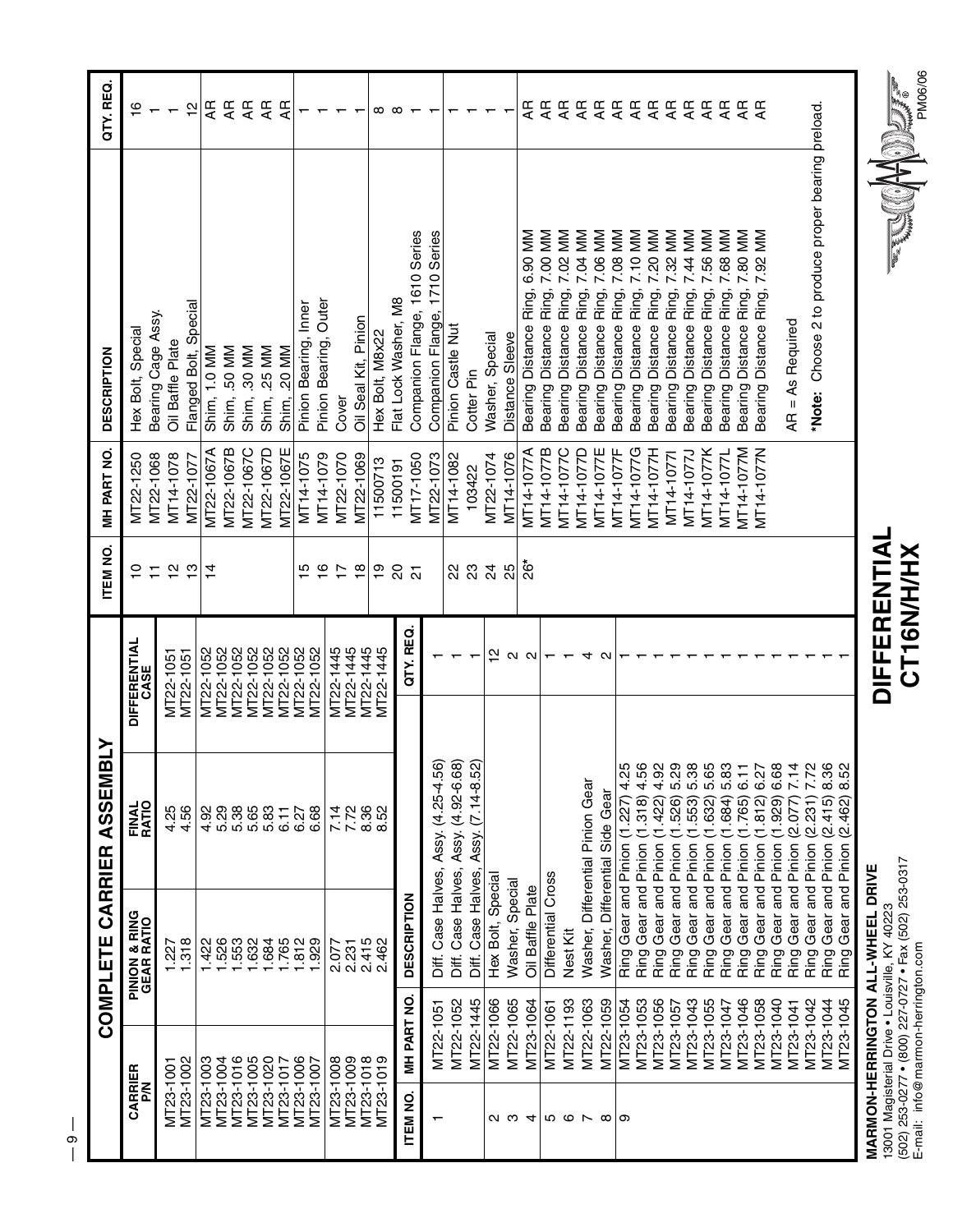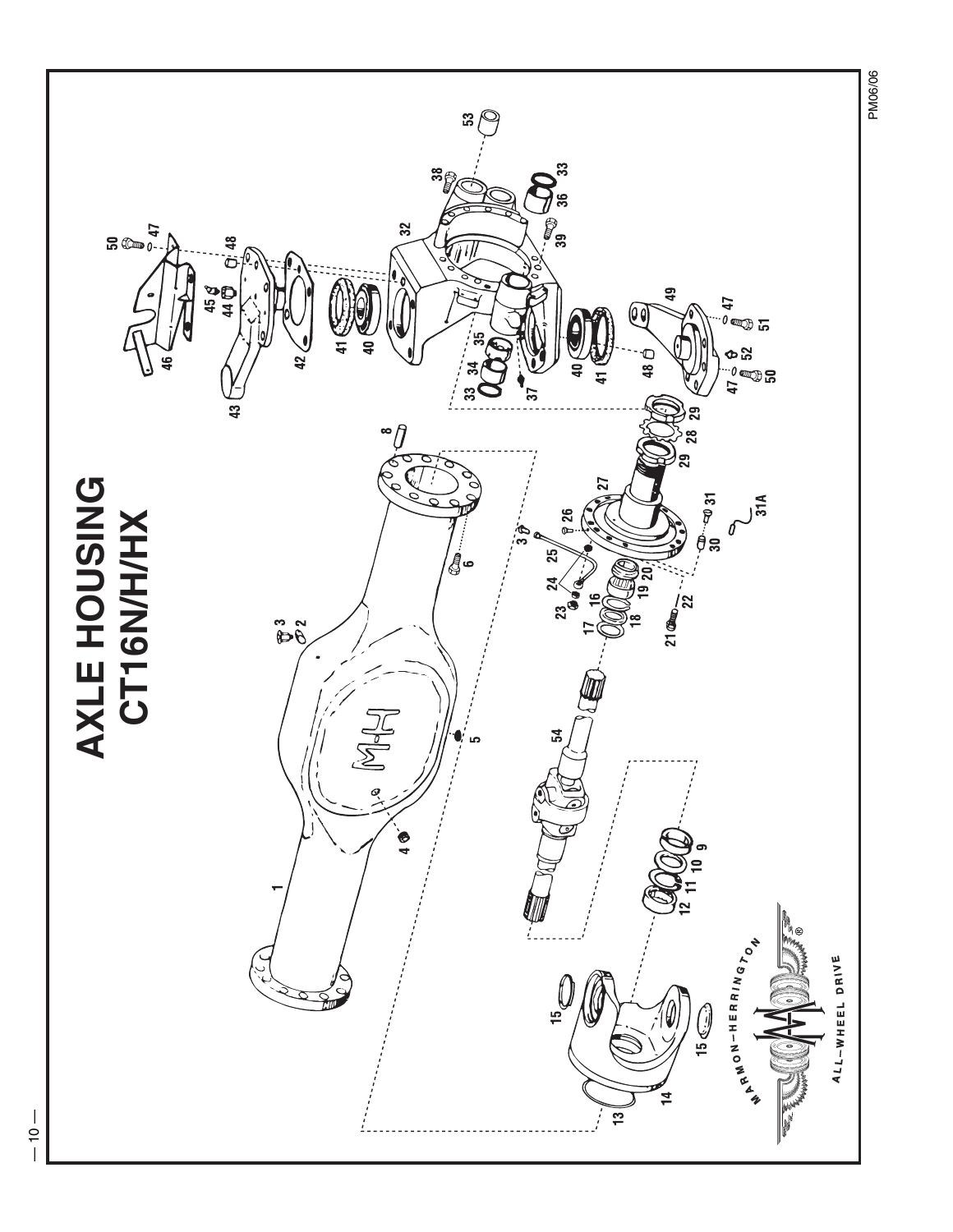| <b>ITEM NO.</b>         | MH PART NO. | <b>DESCRIPTION</b>                       | QTY. REQ.                | ITEM NO.       | MH PART NO.       | <b>DESCRIPTION</b>                       | QTY. REQ.         |
|-------------------------|-------------|------------------------------------------|--------------------------|----------------|-------------------|------------------------------------------|-------------------|
|                         | CT16-1049   | Axle Housing                             |                          | 31A            | MT93-1282         | Sensor (Wabco)<br>ABS                    |                   |
|                         |             |                                          |                          |                |                   |                                          |                   |
| $\mathbf{\Omega}$       | MT22-1214   | Threaded Extension                       |                          |                | MT93-2035         | Sensor (Bendix)<br>ABS.                  |                   |
| က                       | MT14-1068   | Vent                                     | S                        |                | MT93-1283         | ABS Sensor Spring Clip                   | Q Q Q             |
| 4                       | MT14-1070   | Fill Plug, Carrier                       | $\mathbf{\tau}$          | 32             | MT17-1110         | Knuckle Hsg. Assy, L.H.                  |                   |
| LO.                     | MT14-1071   | Drain Plug, Carrier                      |                          |                | MT17-1111         | Knuckle Hsg. Assy., R.H. (Not Shown)     |                   |
| G                       | MT14-1072   | Hex Bolt, M20x1.5x60                     | $\overline{c}$           | 33             | MT14-1109         | Sealing Ring                             | 4                 |
|                         | MT14-1222   | Dowel Pin                                | 4                        | 34             | MT14-1110         | Brake Spanner Bushing                    |                   |
| ထ တ                     | MT10-1079   | Oil Seal Support Assy.                   | $\sim$                   | 35             | MT14-1111         | Distance Ring                            | 2 2 2 4           |
|                         | MT10-1080   | Felt Wiper                               |                          | 36             | MT14-1112         | Brake Spanner Bushing                    |                   |
| $\tilde{c}$             | MT22-1116   | Oil Seal, Axle Shaft, Inner              | $\sim$ $\sim$            | 57             | 191758            | Grease Fitting                           |                   |
| Ξ                       | MT22-1115   | Snap Ring                                |                          | 38             | MT17-1105         | Hex Bolt, M14x1.5x102                    | $\frac{1}{2}$     |
|                         | MT22-1114   |                                          | Q Q Q                    | 39             | MT17-1106         | Hex Bolt, M14x1.5x55                     | $\frac{6}{1}$     |
| $\frac{1}{2}$           |             | Bearing, Axle Shaft, Inner               |                          | $\overline{a}$ | MT14-1114         | Trunnion Bearing Assy., 050/110x29.25    | 4                 |
| $\frac{1}{2}$           | MT14-1088   | 9x5<br>Sealing Ring, Housing to Yoke, 11 |                          | $\frac{4}{3}$  | MT14-1115         | Gasket                                   | 4                 |
| $\frac{1}{4}$           | MT17-1024   | Yoke Housing, L.H.                       | $\overline{\phantom{0}}$ | $\frac{2}{3}$  | MT14-1117A        | Shim, Trunnion, 2.05 MM                  | Æ                 |
|                         | MT17-1025   | Yoke Housing, R.H. (Not Shown)           |                          |                | MT14-1117B        | Shim, Trunnion, 2.00 MM                  | Æ                 |
| $\frac{15}{2}$          | MT14-1089   | Lock Cap                                 | 4                        |                | MT14-1117C        | Shim, Trunnion, 0.50 MM                  | Æ                 |
| $\frac{6}{1}$           | MT14-1090   | Snap Ring                                | $\sim$                   |                |                   |                                          |                   |
| $\overline{1}$          | MT10-1080   | Felt Wiper                               |                          |                | MT14-1117D        | Shim, Trunnion, 0.30 MM                  | Æ                 |
|                         |             |                                          | N N                      |                | <b>MT14-1117E</b> | Shim, Trunnion, 0.20 MM                  | Æ                 |
| $\frac{8}{10}$          | MT14-1092   | Oil Seal, Axle Shaft, Outer              |                          | $\frac{3}{4}$  | MT17-1009         | Steering Arm, L.H.                       |                   |
| $\frac{6}{10}$          | MT14-1093   | Needle Roller Bearing, 50x65x22          | N N N                    |                | MT17-1008         | Cover for Right Steering Support Housing | $\overline{ }$    |
| $\overline{\mathbf{S}}$ | MT14-1094   | Distance Sleeve                          |                          | $\overline{4}$ | MT14-1118         | Extension, Fitting                       | $\sim$            |
| $\overline{\Omega}$     | MT14-1095   | Turn Stop Bolt                           |                          | 45             | 271285            | Grease Fitting                           | $\mathbf{\Omega}$ |
| 2                       | MT14-1096   | Jam Nut                                  |                          | $\frac{6}{4}$  | MT14-1120         | Brake Chamber Brk., L.H.                 |                   |
| 23                      | MT14-1098   | Hollow Screw                             | $Q$ $Q$ $4$              |                | MT14-1121         | Brake Chamber Brk., R.H. (Not Shown)     |                   |
| $\overline{2}$          | MT14-1099   | Bushing                                  |                          | 47             | 85T-23            | Lockwire                                 | Æ                 |
| 25                      | MT14-1100   | Vent Tube                                |                          | $\frac{8}{4}$  | MT-14-1124        | Dowel Pin, 20m6x20-10.9                  | 4                 |
| $\frac{8}{2}$           | MT14-1101   | Screw                                    | $\alpha$ $\alpha$ $\tau$ | $\frac{9}{4}$  | MT17-1022         | Tie-Rod Arm, L.H.                        |                   |
| 27                      | MT17-1018   | Spindle, L.H.                            |                          |                | MT17-1023         | Tie-Rod Arm, R.H.                        |                   |
|                         | MT17-1019   | Spindle, R.H. (Not Shown)                | $\overline{\phantom{0}}$ | င္ပ            | MT14-1125         | Hex Bolt, M22x1.5x50                     | $\frac{6}{1}$     |
| $^{8}$                  | MT17-1133   | Locking Plate                            | $\mathbf{\Omega}$        | 51             | MT14-1126         | Hex Bolt, M22x1.5x32                     | 4                 |
| 29                      | MT17-1132   | Spindle Nut, M70x2                       | $\overline{4}$           | 52             | 191758            | Grease Fitting                           | $\sim$            |
| 80                      | MT17-1112   | Bushing                                  |                          | 53             | MT22-1241         | Bushing                                  | 4                 |
| $\overline{5}$          | MT17-1113   | Anti-dust Plug                           | $\sim$ $\sim$            | 54             | CT16-1151         | Axle Shaft Assy., L.H., Long             |                   |
|                         |             |                                          |                          |                | CT16-1152         | Axle Shaft Assy., R.H., Short            |                   |
|                         |             |                                          |                          |                |                   | As Required<br>$\mathsf{II}$<br>Æ        |                   |
|                         |             | MARMON-HERRINGTON ALL-WHEEL DRIVE        |                          |                |                   |                                          |                   |

 $-11 -$ 

**EXAMPLES** e-mail: information-derindering once on the complete computation. In the computation of the computation. In the computation of the computation of  $\mathbf{P}^{\text{max}}$ 

AXLE HOUSING<br>CT16N/H/HX **AXLE HOUSING CT16N/H/HX**

13001 Magisterial Drive • Louisville, KY 40223<br>(502) 253-0277 • (800) 227-0727 • Fax (502) 253-0317<br>E-mail: info@marmon-herrington.com (502) 253-0277 • (800) 227-0727 • Fax (502) 253-0317 13001 Magisterial Drive • Louisville, KY 40223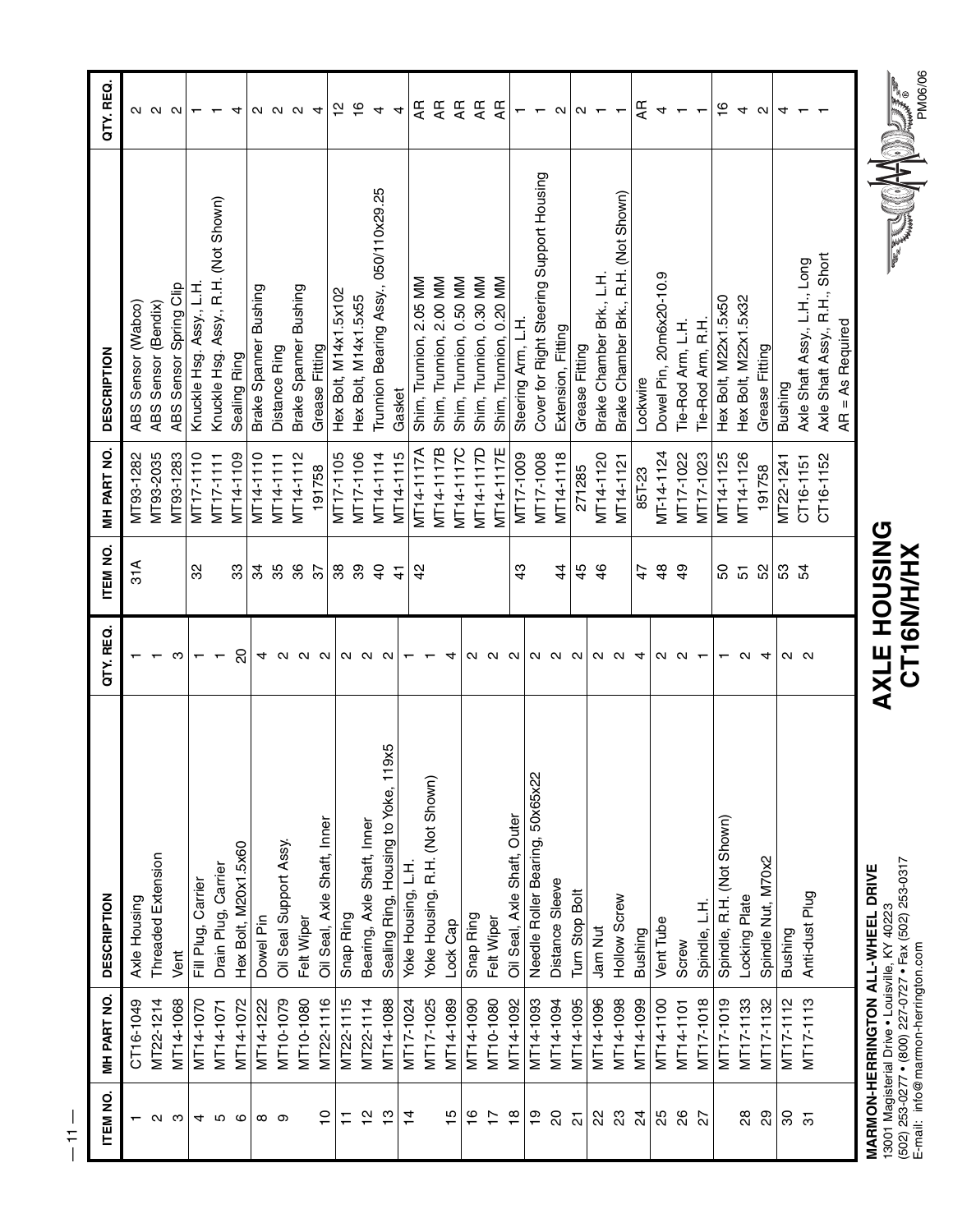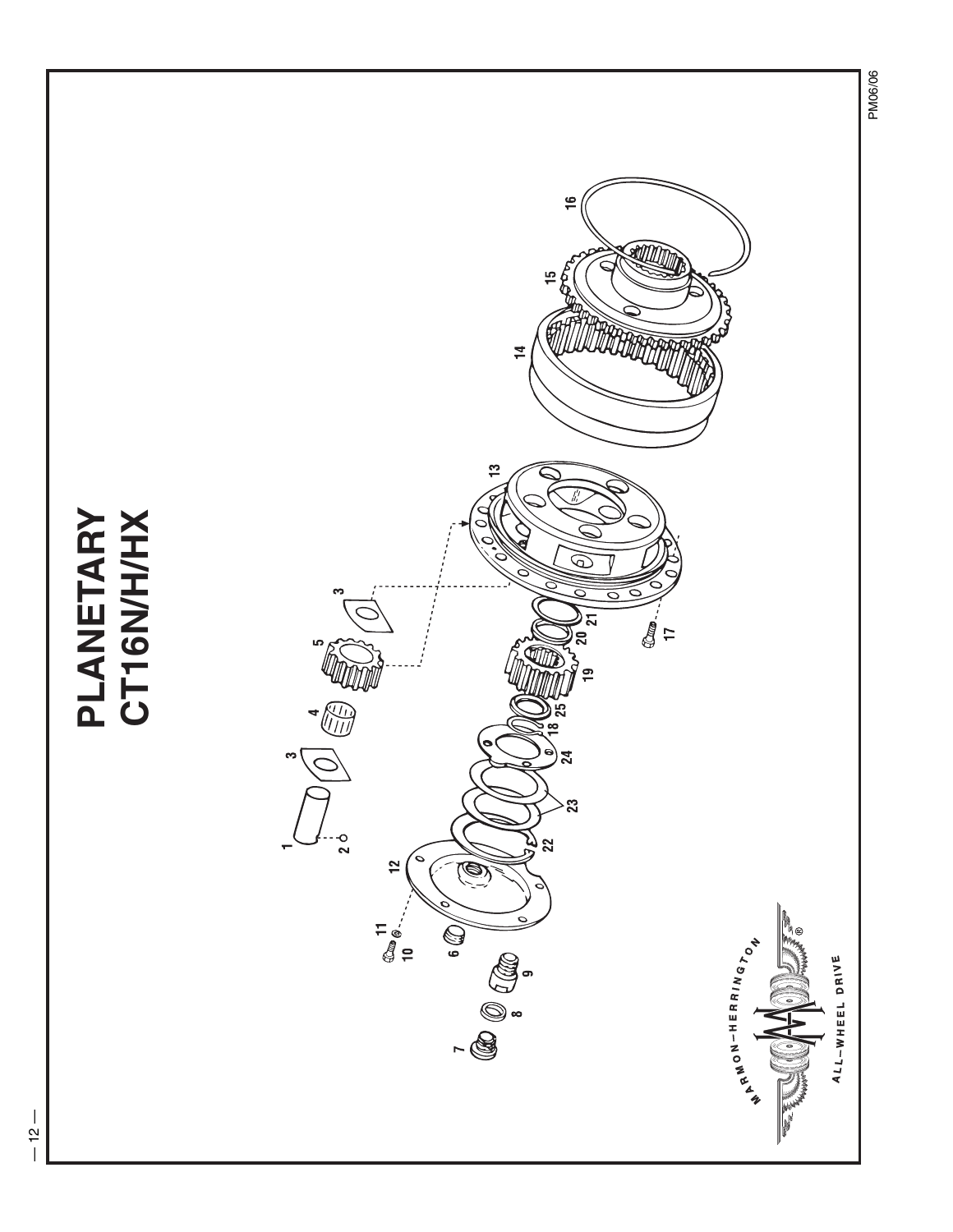| ITEM NO.                 | MH PART NO.                                    | <b>DESCRIPTION</b>                                                                          | QTY. REQ.                                                                     | ITEM NO. | MH PART NO. | <b>DESCRIPTION</b> | QTY. REQ. |
|--------------------------|------------------------------------------------|---------------------------------------------------------------------------------------------|-------------------------------------------------------------------------------|----------|-------------|--------------------|-----------|
|                          | MT14-1217                                      | Planet Gear Pin                                                                             | $\overline{C}$                                                                |          |             |                    |           |
| $\mathbf{\Omega}$        | MT14-1218                                      | Steel Ball                                                                                  | $\overline{1}$                                                                |          |             |                    |           |
| ო                        | MT14-1219                                      | Distance Plate                                                                              | $\rm ^{2}$                                                                    |          |             |                    |           |
| 4                        | MT14-1220                                      | Roller Bearing Assembly                                                                     |                                                                               |          |             |                    |           |
| 5                        | MT14-1028                                      | Planet Gear                                                                                 | 200                                                                           |          |             |                    |           |
| G                        | MT14-1070                                      | Fill Plug, Planetary Hub                                                                    | $\sim$                                                                        |          |             |                    |           |
| $\overline{ }$           | MT17-1213                                      | Drain Plug, Planetary Hub                                                                   |                                                                               |          |             |                    |           |
| $\infty$                 | MT14-1212                                      | Sealing Ring                                                                                |                                                                               |          |             |                    |           |
| ၜ                        | MT14-1211                                      | Threaded Stud                                                                               | $\alpha$ $\alpha$ $\alpha$ $\beta$ $\beta$ $\alpha$ $\alpha$ $\alpha$ $\beta$ |          |             |                    |           |
| $\tilde{c}$              | 11500773                                       | Hex Bolt, M8x16-10.9                                                                        |                                                                               |          |             |                    |           |
| $\overline{1}$           | 11500191                                       | Lockwasher, M8                                                                              |                                                                               |          |             |                    |           |
| $\frac{1}{2}$            | MT14-1029                                      | End Cover                                                                                   |                                                                               |          |             |                    |           |
| $\frac{1}{2}$            | MT17-1128                                      | Planetary Gear Carrier (MT17N/H / CT16N/H/HX)                                               |                                                                               |          |             |                    |           |
| $\frac{4}{4}$            | MT14-1025                                      | Planetary Ring Gear                                                                         |                                                                               |          |             |                    |           |
| $\frac{1}{10}$           | MT14-1026                                      | Ring Gear Support Hub                                                                       |                                                                               |          |             |                    |           |
| $\frac{6}{1}$            | MT14-1207                                      | Retaining Ring                                                                              |                                                                               |          |             |                    |           |
| $\overline{1}$           | 11500722                                       | Hex Bolt, M10x25-1.5                                                                        |                                                                               |          |             |                    |           |
| $\frac{8}{1}$            | MT22-1154                                      | Snap Ring                                                                                   | $\alpha$ $\infty$ $\alpha$ $\alpha$ $\infty$                                  |          |             |                    |           |
| $\frac{6}{1}$            | MT14-1024                                      | Sun Gear                                                                                    |                                                                               |          |             |                    |           |
| $\overline{\mathcal{S}}$ | MT17-1156                                      | Distance Ring                                                                               |                                                                               |          |             |                    |           |
| $\overline{\Omega}$      | MT17-1157                                      | Friction Disc                                                                               |                                                                               |          |             |                    |           |
| $\mathcal{S}$            | MT22-1157                                      | Snap Ring                                                                                   |                                                                               |          |             |                    |           |
| 23                       | MT22-1158A                                     | Shim, .25 MM                                                                                | $\sim$ 5                                                                      |          |             |                    |           |
|                          | MT22-1158B                                     | Shim, .50 MM                                                                                |                                                                               |          |             |                    |           |
|                          | MT22-1158C                                     | Shim, 2.00 MM                                                                               |                                                                               |          |             |                    |           |
| $\overline{2}$           | MT22-1159                                      | <b>Friction Disc</b>                                                                        |                                                                               |          |             |                    |           |
| 25                       | MT22-1153                                      | Spacer                                                                                      | $\sim$ $\sim$                                                                 |          |             |                    |           |
|                          |                                                |                                                                                             |                                                                               |          |             |                    |           |
|                          |                                                | $AR = As Required$                                                                          |                                                                               |          |             |                    |           |
|                          |                                                |                                                                                             |                                                                               |          |             |                    |           |
|                          |                                                |                                                                                             |                                                                               |          |             |                    |           |
|                          |                                                |                                                                                             |                                                                               |          |             |                    |           |
|                          | 13001 Magisterial Drive . Louisville, KY 40223 | MARMON-HERRINGTON ALL-WHEEL DRIVE                                                           | PLANETARY                                                                     |          |             |                    |           |
|                          |                                                | (502) 253-0277 • (800) 227-0727 • Fax (502) 253-0317<br>E-mail:  info@marmon-herrington.com | CT16N/H/HX                                                                    |          |             | <b>WHOLF</b>       |           |
|                          |                                                |                                                                                             |                                                                               |          |             |                    |           |

 $-13-$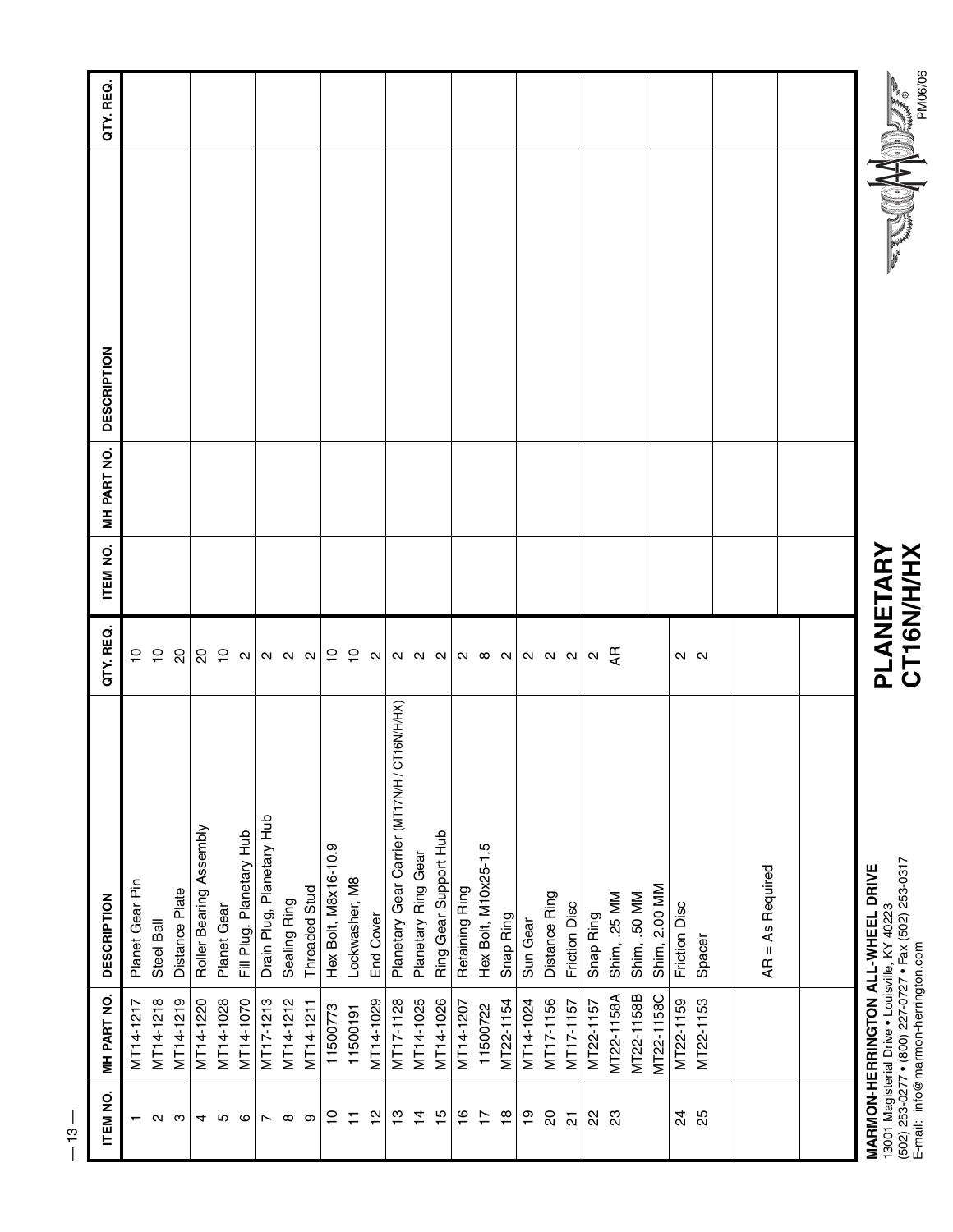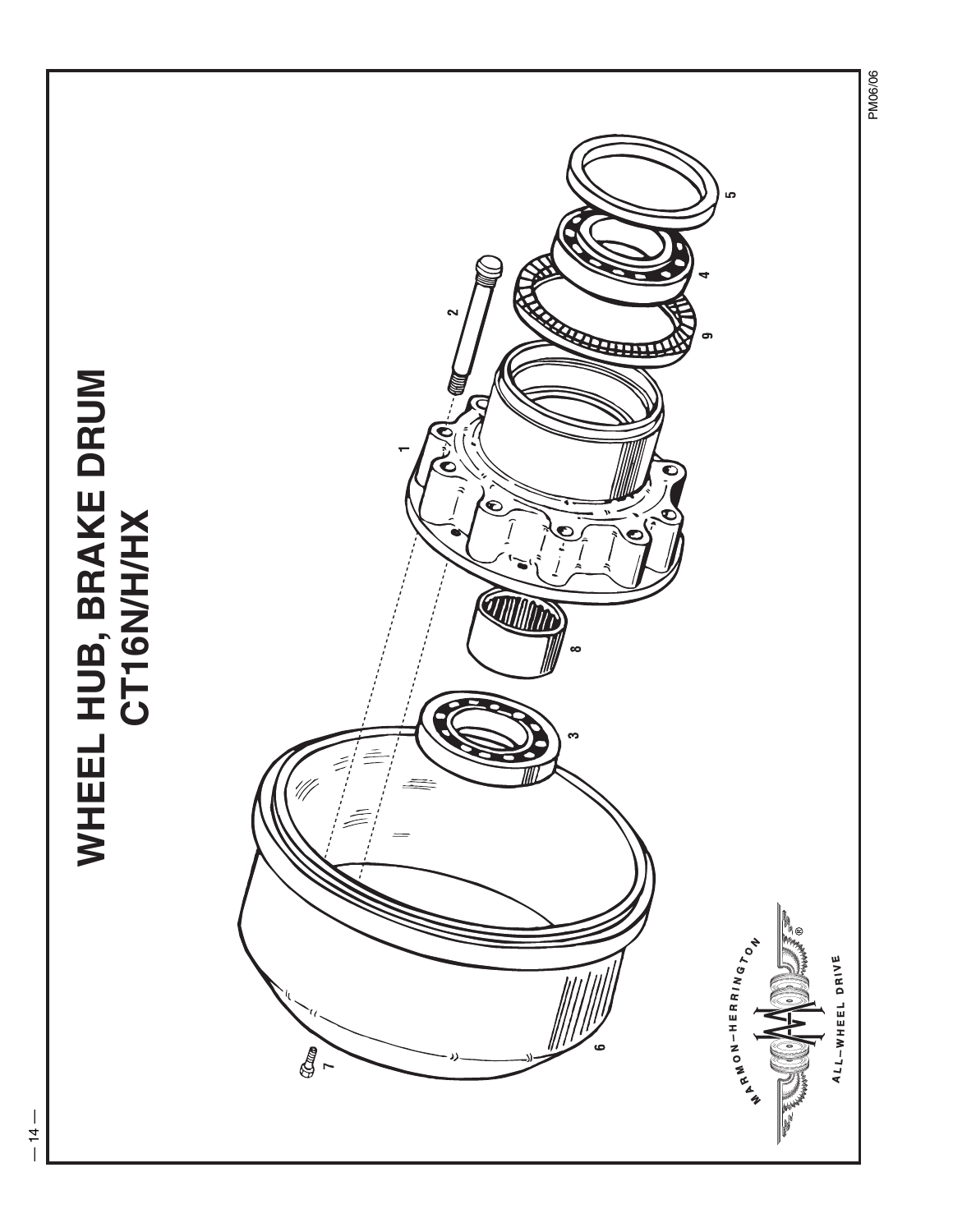| ITEM NO.          | MH PART NO.                         | <b>DESCRIPTION</b>                                                                                                                                                                      | QTY. REQ.                                         | ITEM NO. | MH PART NO. | <b>DESCRIPTION</b> | QTY. REQ.       |
|-------------------|-------------------------------------|-----------------------------------------------------------------------------------------------------------------------------------------------------------------------------------------|---------------------------------------------------|----------|-------------|--------------------|-----------------|
|                   | MT17-1229<br>MT17-1230<br>MT17-1231 | Wheel Hub Assembly, Right (MT17N / CT16N)<br>/CT16N)<br>Wheel Hub Assembly, Left (MT17N                                                                                                 |                                                   |          |             |                    |                 |
| $\mathbf{\Omega}$ | MT17-1026<br>MT17-1027<br>T15372    | Wheel Hub Assembly (MT17H / CT16H)<br>Wheel Bolt, Right<br>Wheel Bolt, Left<br>Nut, L.H.                                                                                                | $\overline{C}$<br>$\overline{C}$<br>$\frac{1}{2}$ |          |             |                    |                 |
|                   | T15371                              | Nut, R.H.                                                                                                                                                                               | $\overline{C}$                                    |          |             |                    |                 |
|                   | MT93-1251                           | Wheel Stud (ISO) Hub Mount<br>(MTTZH / CT16H)                                                                                                                                           | $\overline{\mathcal{S}}$                          |          |             |                    |                 |
|                   | MT93-1197<br>MT93-1631              | Wheel Stud (ISO) Aluminum Wheel<br>(MTT7HX / CT16HX)<br>Flange Nut (ISO)                                                                                                                | $\rm ^{\circ}$<br>$\overline{\mathcal{S}}$        |          |             |                    |                 |
|                   | MT93-1838                           | Flange Nut (ISO) Aluminum Wheel<br>(МТ17НХ / СТ16НХ)                                                                                                                                    | $\overline{\mathcal{S}}$                          |          |             |                    |                 |
| ო                 | MT14-1206                           | Taper Roller Bearing                                                                                                                                                                    |                                                   |          |             |                    |                 |
| 4                 | MT14-1202                           | Taper Roller Bearing                                                                                                                                                                    | Q Q Q                                             |          |             |                    |                 |
| Ю                 | MT14-1201                           | Oil Seal                                                                                                                                                                                |                                                   |          |             |                    |                 |
| $\mathbf \omega$  | MT17-1016W                          | Brake Drum                                                                                                                                                                              |                                                   |          |             |                    |                 |
| $\overline{ }$    | 11500725                            | Hex Bolt, M10x35-10.9                                                                                                                                                                   | $\alpha$ $\infty$ $\alpha$                        |          |             |                    |                 |
| $\infty$          | MT14-1204                           | Distance Sleeve                                                                                                                                                                         |                                                   |          |             |                    |                 |
| တ                 | MT75-9625                           | Exciter Ring (ABS)                                                                                                                                                                      | $\mathbf{\Omega}$                                 |          |             |                    |                 |
|                   |                                     |                                                                                                                                                                                         |                                                   |          |             |                    |                 |
|                   |                                     |                                                                                                                                                                                         |                                                   |          |             |                    |                 |
|                   |                                     |                                                                                                                                                                                         |                                                   |          |             |                    |                 |
|                   |                                     | $AR = As Required$                                                                                                                                                                      |                                                   |          |             |                    |                 |
|                   |                                     |                                                                                                                                                                                         |                                                   |          |             |                    |                 |
|                   |                                     |                                                                                                                                                                                         |                                                   |          |             |                    |                 |
|                   |                                     | ≶<br>13001 Magisterial Drive • Louisville, KY 40223<br>(502) 253-0277 • (800) 227-0727 • Fax (502) 253-0317<br>E-mail:  info@marmon-herrington.com<br>MARMON-HERRINGTON ALL-WHEEL DRIVE | <b>THEEL HUB, BRAKE DRUM</b><br>CT16N/H/HX        |          |             |                    | <b>RACHANGE</b> |

 $-15-$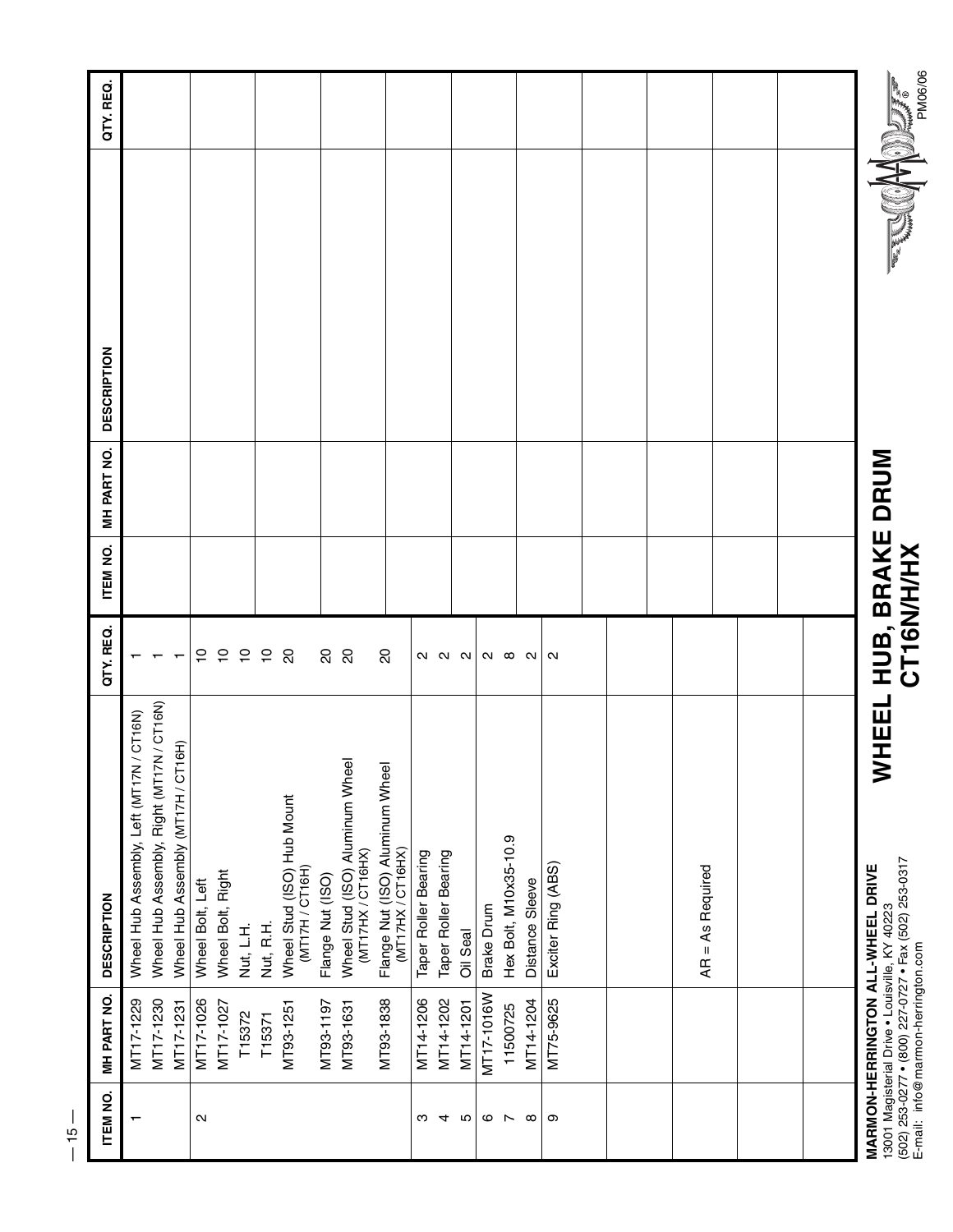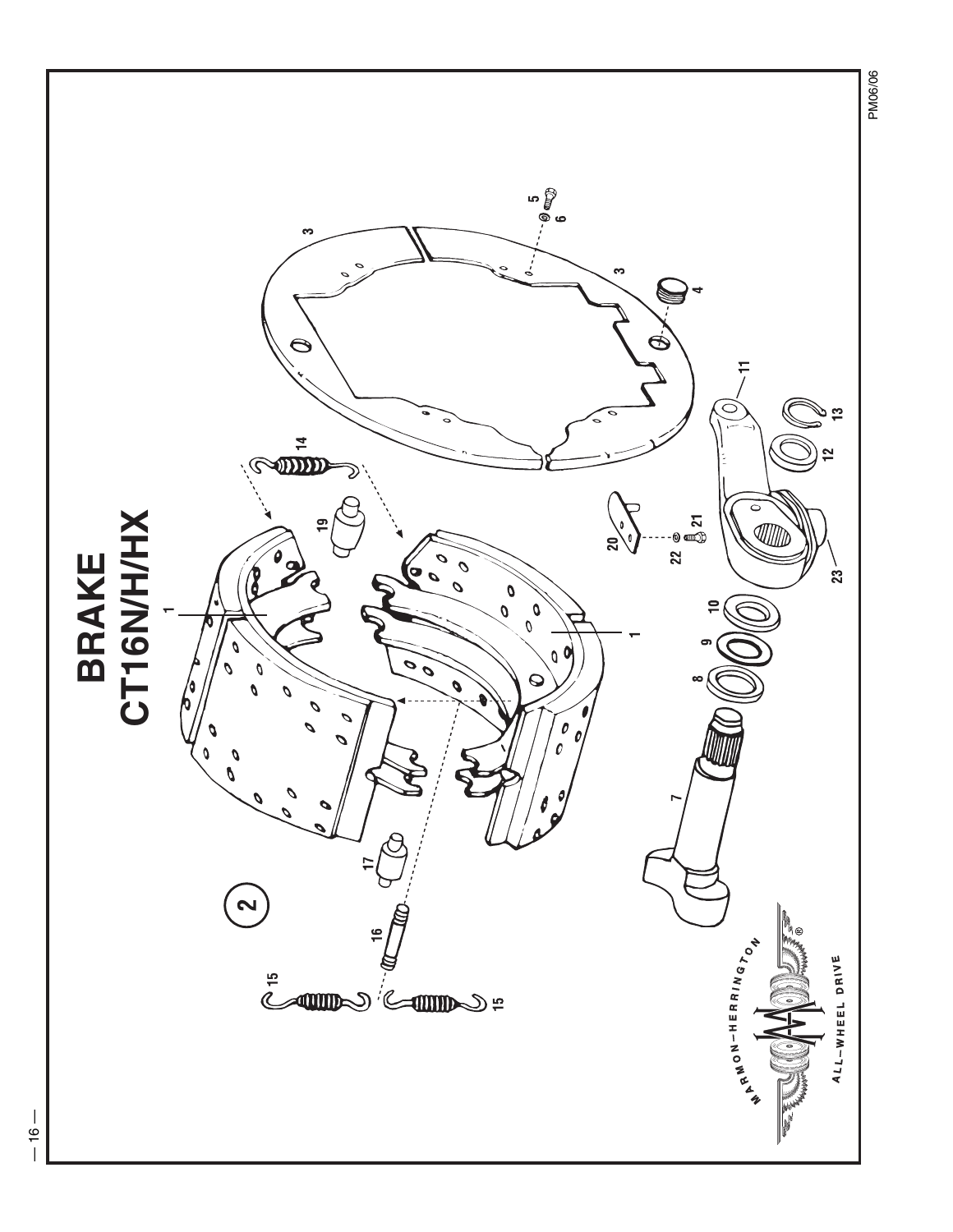| ITEM NO.                 | MH PART NO. | <b>DESCRIPTION</b>                                                                                                                                                                 | QTY. REQ.                         | ITEM NO. | MH PART NO. | <b>DESCRIPTION</b> | QTY. REQ.      |
|--------------------------|-------------|------------------------------------------------------------------------------------------------------------------------------------------------------------------------------------|-----------------------------------|----------|-------------|--------------------|----------------|
| $\overline{\phantom{0}}$ | MT17-1255   | Brake Shoe Kit (Includes Item #2)                                                                                                                                                  | $N$ $N$                           |          |             |                    |                |
| $\sim$                   | MT17-1251   | (Includes Item #'s 14, 15, 17, 19)<br>Brake Spring and Roller Kit                                                                                                                  |                                   |          |             |                    |                |
| ო                        | MT17-1148   | Dust Shield, L.H. Set                                                                                                                                                              |                                   |          |             |                    |                |
|                          | MT17-1149   | Dust Shield, R.H. Set                                                                                                                                                              |                                   |          |             |                    |                |
| 4                        | MT14-1150   | Rubber Plug                                                                                                                                                                        | 4                                 |          |             |                    |                |
| Ю                        | 11500777    | Hex Bolt, M10x15-5.6                                                                                                                                                               | $\frac{6}{1}$                     |          |             |                    |                |
| G                        | 11500192    | Flat Lock Washer                                                                                                                                                                   | $\frac{6}{1}$                     |          |             |                    |                |
| $\overline{a}$           | MT17-1146   | Brake Spanner, Left                                                                                                                                                                |                                   |          |             |                    |                |
|                          | MT17-1147   | Brake Spanner, Right (Not Shown)                                                                                                                                                   |                                   |          |             |                    |                |
| $\infty$                 | MT14-1145   | Spacer                                                                                                                                                                             |                                   |          |             |                    |                |
| ၜ                        | MT14-1143   | Washer                                                                                                                                                                             | $\sim$ $\sim$                     |          |             |                    |                |
| $\tilde{c}$              | MT22-1199   | Shim, 0.5 mm                                                                                                                                                                       | Æ                                 |          |             |                    |                |
| Ξ                        | MT22-1237   | Slack Adj., Left                                                                                                                                                                   |                                   |          |             |                    |                |
|                          | MT22-1238   | Slack Adj., Right (Not Shown)                                                                                                                                                      |                                   |          |             |                    |                |
| $\frac{2}{1}$            | MT17-1142   | Washer                                                                                                                                                                             | 4                                 |          |             |                    |                |
| $\frac{1}{2}$            | MT17-1141   | Snap Ring                                                                                                                                                                          | $\mathbf{N}$                      |          |             |                    |                |
| $\frac{1}{4}$            | MT22-1177   | Brake Shoe Spring, Long                                                                                                                                                            | 4                                 |          |             |                    |                |
| $\frac{15}{2}$           | MT14-1157   | Brake Shoe Return Spring, Short                                                                                                                                                    | N                                 |          |             |                    |                |
| $\frac{6}{1}$            | MT14-1158   | Spring Support Pin                                                                                                                                                                 | 4                                 |          |             |                    |                |
| $\ddot{ }$               | MT22-1178   | <b>Brake Shoe Roller</b>                                                                                                                                                           | 4                                 |          |             |                    |                |
| $\frac{9}{2}$            | MT22-1243   | Brake Shoe Pin                                                                                                                                                                     | 4                                 |          |             |                    |                |
| 20                       | MT17-1143   | Stop, Left                                                                                                                                                                         |                                   |          |             |                    |                |
|                          | MT17-1144   | Stop, Right                                                                                                                                                                        |                                   |          |             |                    |                |
| $\overline{2}$           | 11500773    | Hex Bolt, M8x16-1.25                                                                                                                                                               | 4                                 |          |             |                    |                |
| 22                       | 11500191    | Flat Lock Washer                                                                                                                                                                   | 4                                 |          |             |                    |                |
| 23                       | MT22-1246   | Adjusting Cap, L.H.                                                                                                                                                                |                                   |          |             |                    |                |
|                          | MT22-1247   | Adjusting Cap, R.H.                                                                                                                                                                |                                   |          |             |                    |                |
|                          |             | $AR = As Required$                                                                                                                                                                 |                                   |          |             |                    |                |
|                          |             |                                                                                                                                                                                    |                                   |          |             |                    |                |
|                          |             |                                                                                                                                                                                    |                                   |          |             |                    |                |
|                          |             | 13001 Magisterial Drive • Louisville, KY 40223<br>(502) 253-0277 • (800) 227-0727 • Fax (502) 253-0317<br>E-mail:  info@marmon-herrington.com<br>MARMON-HERRINGTON ALL-WHEEL DRIVE | <b>CT16N/HVHX</b><br><b>BRAKE</b> |          |             | <b>RANGA-ANDER</b> |                |
|                          |             |                                                                                                                                                                                    |                                   |          |             |                    | <b>PM06/06</b> |

 $-17-$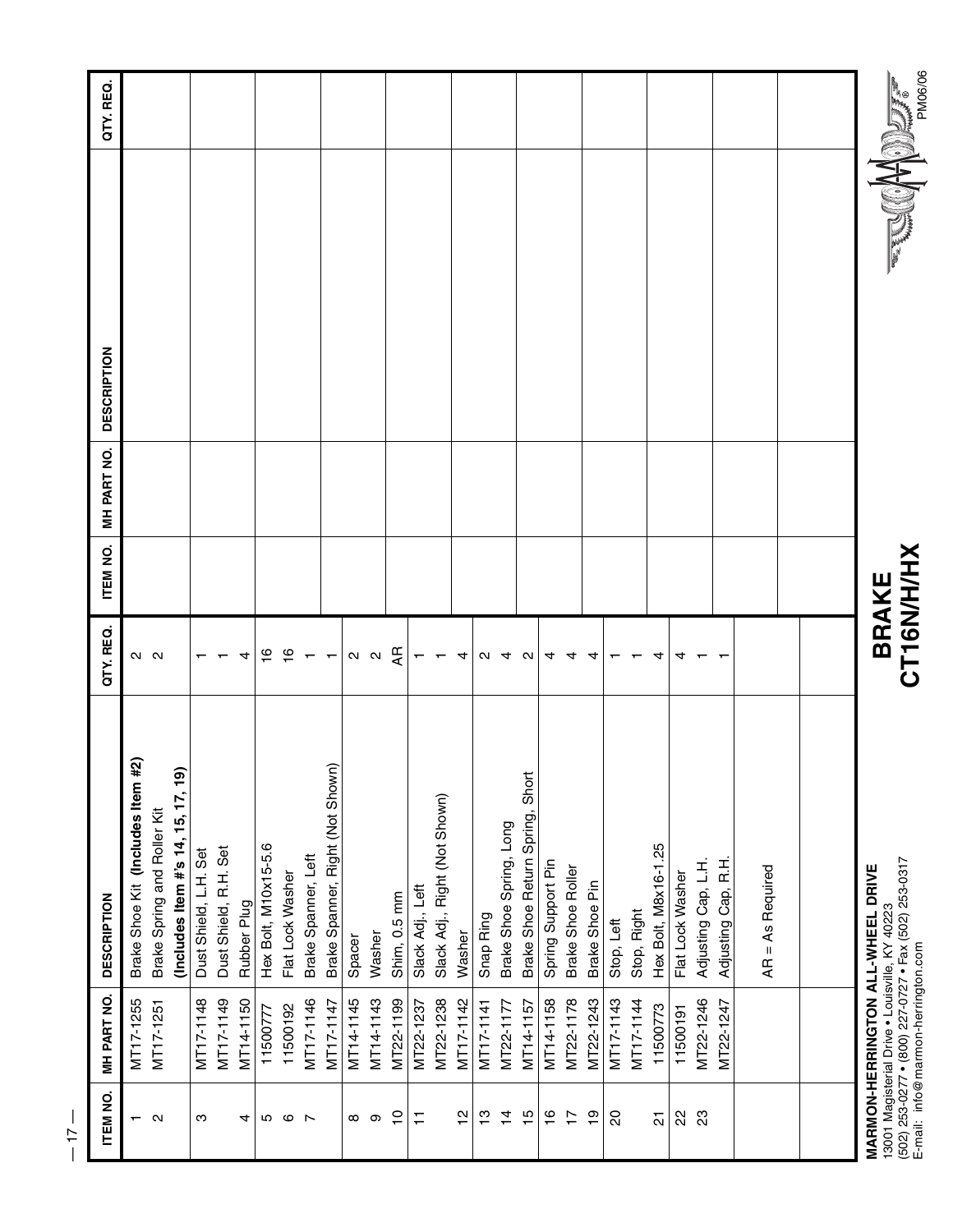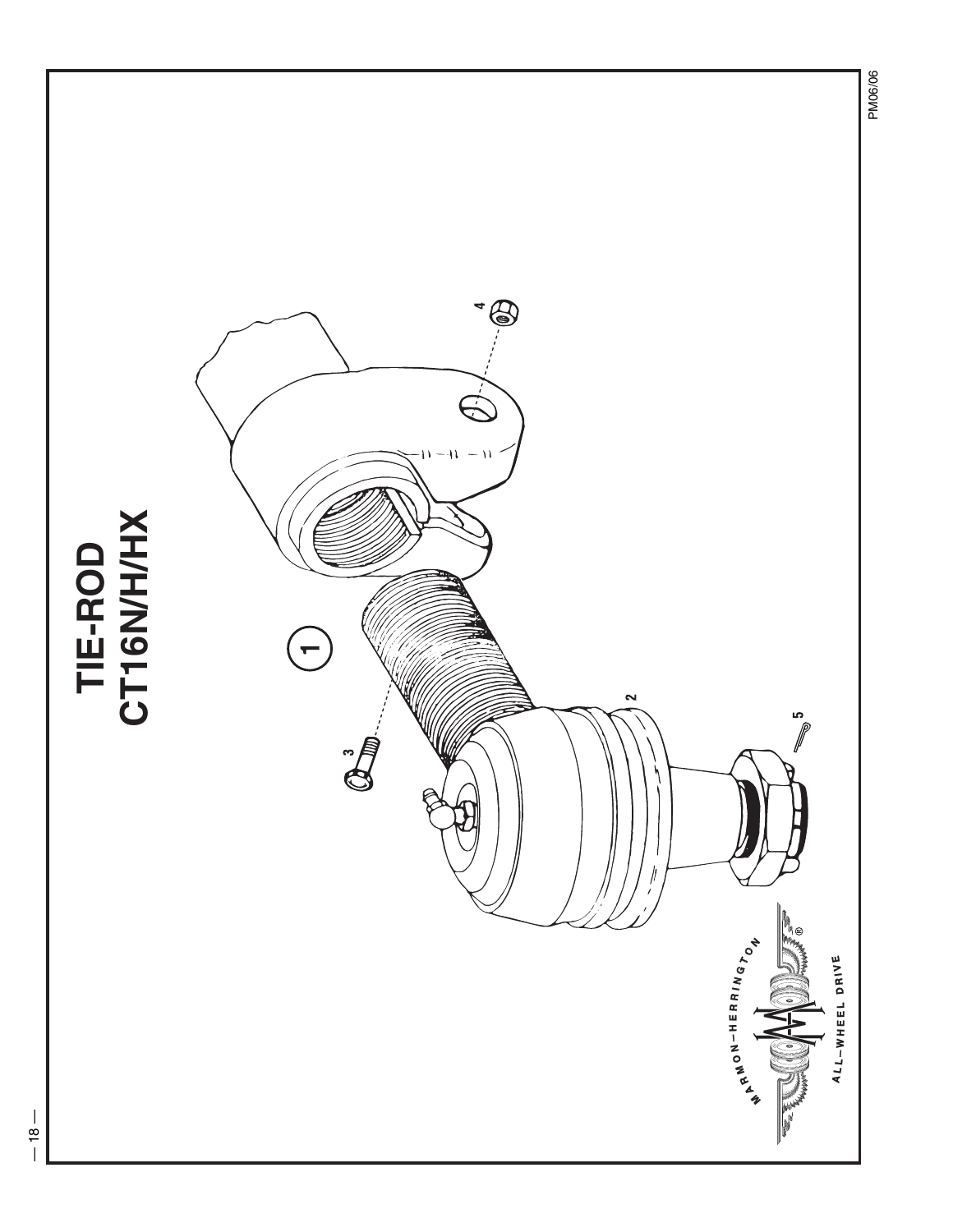| ITEM NO.        | MH PART NO.                          | <b>DESCRIPTION</b>                                                                                                                                                                 | QTY. REQ.                | ITEM NO. | MH PART NO. | <b>DESCRIPTION</b> | QTY, REQ. |  |
|-----------------|--------------------------------------|------------------------------------------------------------------------------------------------------------------------------------------------------------------------------------|--------------------------|----------|-------------|--------------------|-----------|--|
| $ \alpha$       | MT10-1127A<br>MT10-1129<br>MT10-1128 | Ball Joint Head, Right<br>Ball Joint Head, Left<br>Tie-Rod Assembly                                                                                                                | $\overline{\phantom{0}}$ |          |             |                    |           |  |
| $\omega$ 4<br>S | 11500735<br>11500756<br>103411       | Hex Bolt, M12x1.75x65-10.9<br>Self-locking Nut, M12x1.75<br>Cotter Pin, 3/16x2                                                                                                     | Q Q Q                    |          |             |                    |           |  |
|                 |                                      |                                                                                                                                                                                    |                          |          |             |                    |           |  |
|                 |                                      |                                                                                                                                                                                    |                          |          |             |                    |           |  |
|                 |                                      |                                                                                                                                                                                    |                          |          |             |                    |           |  |
|                 |                                      |                                                                                                                                                                                    |                          |          |             |                    |           |  |
|                 |                                      |                                                                                                                                                                                    |                          |          |             |                    |           |  |
|                 |                                      |                                                                                                                                                                                    |                          |          |             |                    |           |  |
|                 |                                      |                                                                                                                                                                                    |                          |          |             |                    |           |  |
|                 |                                      |                                                                                                                                                                                    |                          |          |             |                    |           |  |
|                 |                                      |                                                                                                                                                                                    |                          |          |             |                    |           |  |
|                 |                                      | 13001 Magisterial Drive • Louisville, KY 40223<br>(502) 253-0277 • (800) 227-0727 • Fax (502) 253-0317<br>E-mail:  info@marmon-herrington.com<br>MARMON-HERRINGTON ALL-WHEEL DRIVE | CT16N/H/HX<br>TIE-ROD    |          |             |                    | ER CHANGE |  |

 $-19-$